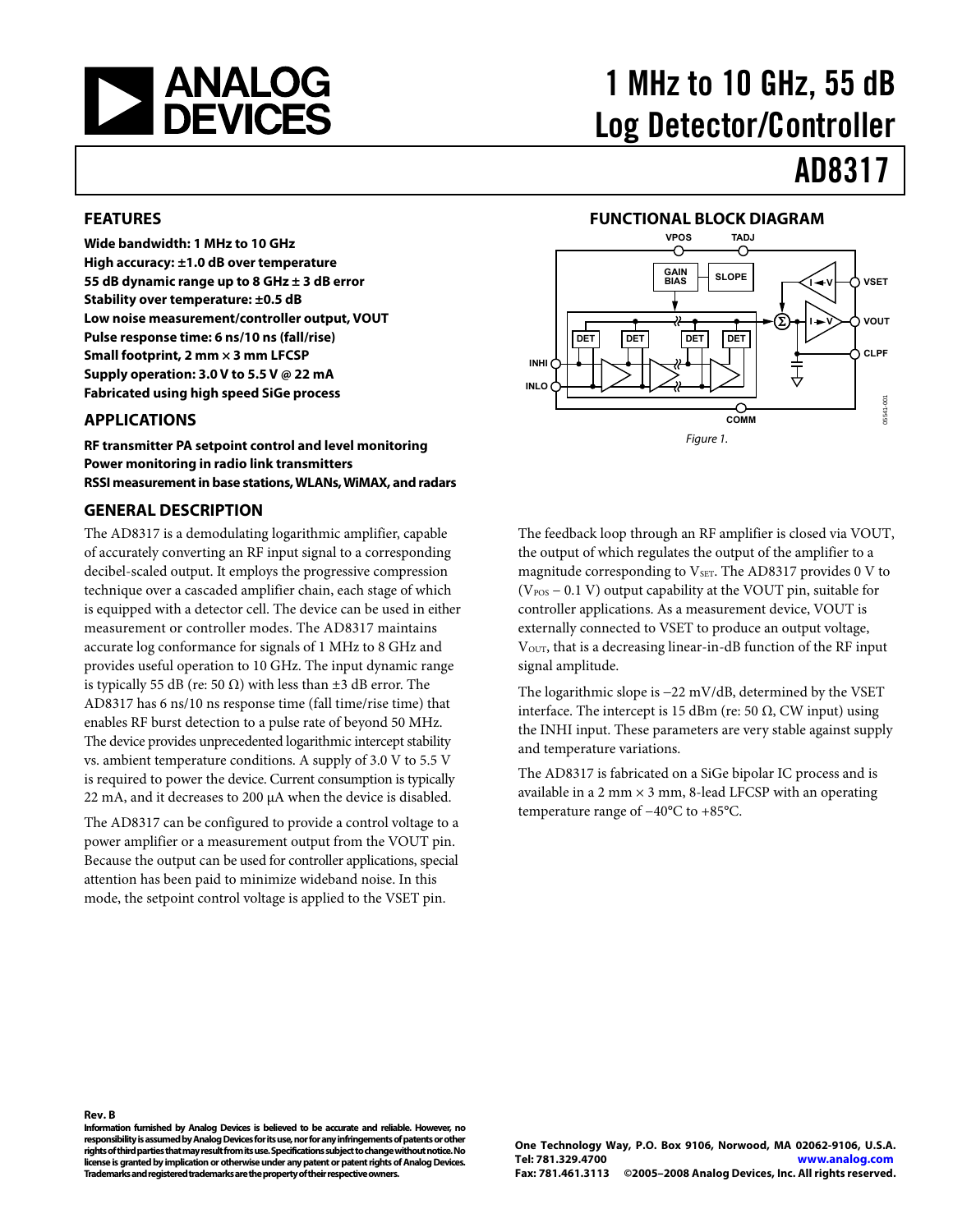## <span id="page-1-0"></span>**TABLE OF CONTENTS**

### **REVISION HISTORY**

| 3/08-Rev. A to Rev. B |  |
|-----------------------|--|
|                       |  |
|                       |  |
|                       |  |
|                       |  |

#### 8/07-Rev. 0 to Rev. A

| Changes to $f = 8.0$ GHz, $\pm 1$ dB Dynamic Range Parameter  4 |  |
|-----------------------------------------------------------------|--|
|                                                                 |  |
|                                                                 |  |
| Changes to Setpoint Interface Section and Figure 22 12          |  |
|                                                                 |  |
|                                                                 |  |
|                                                                 |  |
|                                                                 |  |

10/05-Revision 0: Initial Version

| Temperature Compensation of Output Voltage 12 |  |
|-----------------------------------------------|--|
|                                               |  |
|                                               |  |
|                                               |  |
|                                               |  |
|                                               |  |
|                                               |  |
|                                               |  |
|                                               |  |
|                                               |  |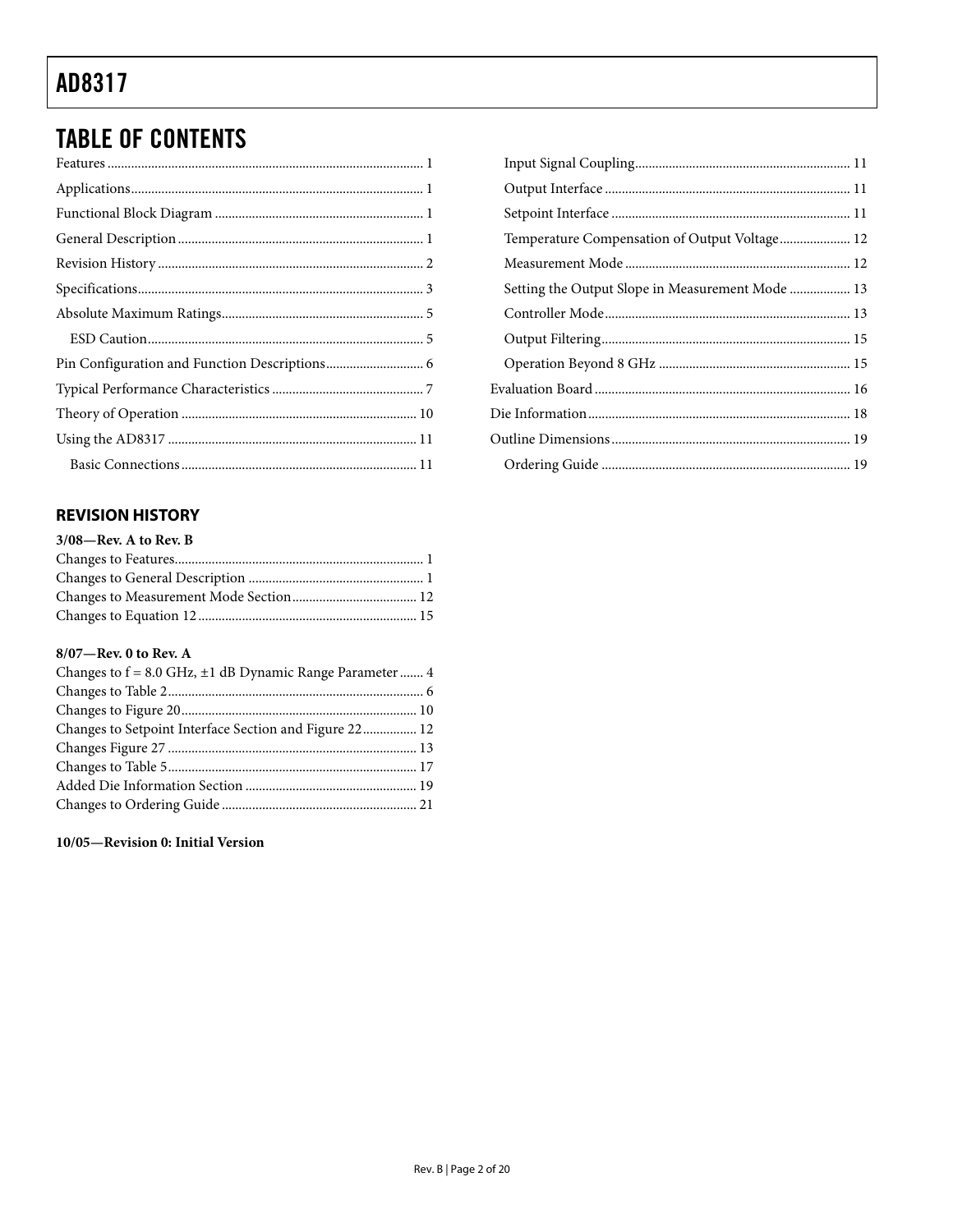### <span id="page-2-1"></span><span id="page-2-0"></span>**SPECIFICATIONS**

 $V_{\rm POS}$  = 3 V, C<sub>LPF</sub> = 1000 pF, T<sub>A</sub> = 25°C, 52.3 Ω termination resistor at INHI, unless otherwise noted.

### **Table 1.**

| <b>Parameter</b>                 | <b>Conditions</b>                                  | Min             | <b>Typ</b>      | Max     | Unit          |
|----------------------------------|----------------------------------------------------|-----------------|-----------------|---------|---------------|
| SIGNAL INPUT INTERFACE           | INHI (Pin 1)                                       |                 |                 |         |               |
| <b>Specified Frequency Range</b> |                                                    | 0.001           |                 | 10      | GHz           |
| DC Common-Mode Voltage           |                                                    |                 | $V_{POS} - 0.6$ |         | V             |
| MEASUREMENT MODE                 | VOUT (Pin 5) shorted to VSET (Pin 4), sinusoidal   |                 |                 |         |               |
|                                  | input signal                                       |                 |                 |         |               |
| $f = 900$ MHz                    | $R_{TADJ} = 18 k\Omega$                            |                 |                 |         |               |
| Input Impedance                  |                                                    |                 | 1500  0.33      |         | $\Omega$   pF |
| ±1 dB Dynamic Range              | $T_A = 25^{\circ}C$                                |                 | 50              |         | dB            |
|                                  | $-40^{\circ}$ C < T <sub>A</sub> < $+85^{\circ}$ C |                 | 46              |         | dB            |
| Maximum Input Level              | $±1$ dB error                                      |                 | $-3$            |         | dBm           |
| Minimum Input Level              | $±1$ dB error                                      |                 | $-53$           |         | dBm           |
| Slope <sup>1</sup>               |                                                    | $-25$           | $-22$           | $-19.5$ | mV/dB         |
| Intercept <sup>1</sup>           |                                                    | 12              | 15              | 21      | dBm           |
| Output Voltage, High Power In    | $P_{IN} = -10$ dBm                                 | 0.42            | 0.58            | 0.78    | $\vee$        |
| Output Voltage, Low Power In     | $P_{IN} = -40$ dBm                                 | 1.00            | 1.27            | 1.40    | $\vee$        |
| $f = 1.9$ GHz                    | $R_{TADJ} = 8 k\Omega$                             |                 |                 |         |               |
| Input Impedance                  |                                                    |                 | 950  0.38       |         | $\Omega$   pF |
| ±1 dB Dynamic Range              | $T_A = 25^{\circ}C$                                |                 | 50              |         | dB            |
|                                  | $-40^{\circ}$ C < T <sub>A</sub> < $+85^{\circ}$ C |                 | 48              |         | dB            |
| Maximum Input Level              | $±1$ dB error                                      |                 | $-4.00$         |         | dBm           |
| Minimum Input Level              | $±1$ dB error                                      |                 | $-54$           |         | dBm           |
| Slope <sup>1</sup>               |                                                    | $-25$           | $-22$           | $-19.5$ | mV/dB         |
| Intercept <sup>1</sup>           |                                                    | 10 <sup>°</sup> | 14              | 20      | dBm           |
| Output Voltage, High Power In    | $P_{IN} = -10$ dBm                                 | 0.35            | 0.54            | 0.80    | $\mathsf{V}$  |
| Output Voltage, Low Power In     | $P_{IN} = -35$ dBm                                 | 0.75            | 1.21            | 1.35    | $\vee$        |
| $f = 2.2$ GHz                    | $R_{TADJ} = 8 k\Omega$                             |                 |                 |         |               |
| Input Impedance                  |                                                    |                 | 810  0.39       |         | $\Omega$   pF |
| ±1 dB Dynamic Range              | $T_A = 25^{\circ}C$                                |                 | 50              |         | dB            |
|                                  | $-40^{\circ}$ C < T <sub>A</sub> < $+85^{\circ}$ C |                 | 47              |         | dB            |
| Maximum Input Level              | $±1$ dB error                                      |                 | $-5$            |         | dBm           |
| Minimum Input Level              | $±1$ dB error                                      |                 | $-55$           |         | dBm           |
| Slope <sup>1</sup>               |                                                    |                 | $-22$           |         | mV/dB         |
| Intercept <sup>1</sup>           |                                                    |                 | 14              |         | dBm           |
|                                  | $P_{IN} = -10$ dBm                                 |                 |                 |         |               |
| Output Voltage, High Power In    |                                                    |                 | 0.53            |         | v             |
| Output Voltage, Low Power In     | $P_{IN} = -40$ dBm                                 |                 | 1.20            |         | v             |
| $f = 3.6$ GHz                    | $R_{TADJ}=8~k\Omega$                               |                 |                 |         |               |
| Input Impedance                  |                                                    |                 | 300  0.33       |         | $\Omega$   pF |
| ±1 dB Dynamic Range              | $T_A = 25^{\circ}C$                                |                 | 42              |         | dB            |
|                                  | $-40^{\circ}$ C < T <sub>A</sub> < $+85^{\circ}$ C |                 | 40              |         | dB            |
| Maximum Input Level              | $±1$ dB error                                      |                 | $-6$            |         | dBm           |
| Minimum Input Level              | $±1$ dB error                                      |                 | $-48$           |         | dBm           |
| Slope <sup>1</sup>               |                                                    |                 | $-22$           |         | mV/dB         |
| Intercept <sup>1</sup>           |                                                    |                 | 11              |         | dBm           |
| Output Voltage, High Power In    | $P_{IN} = -10$ dBm                                 |                 | 0.47            |         | $\sf V$       |
| Output Voltage, Low Power In     | $P_{IN} = -40$ dBm                                 |                 | 1.16            |         | V             |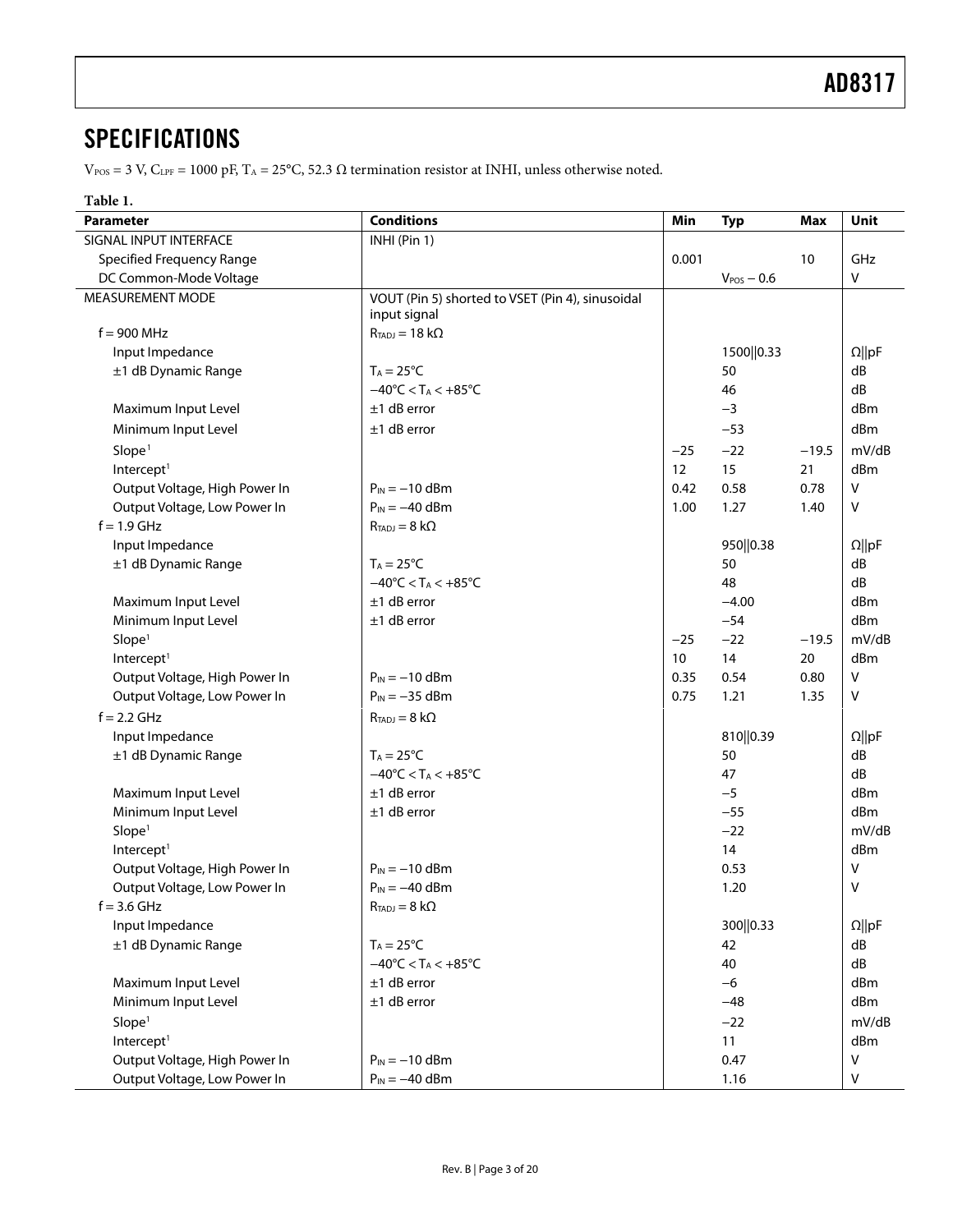<span id="page-3-0"></span>

| <b>Parameter</b>                        | <b>Conditions</b>                                                                               | Min | <b>Typ</b>      | Max | Unit           |
|-----------------------------------------|-------------------------------------------------------------------------------------------------|-----|-----------------|-----|----------------|
| $f = 5.8$ GHz                           | $R_{TADJ} = 500 \Omega$                                                                         |     |                 |     |                |
| Input Impedance                         |                                                                                                 |     | 110  0.05       |     | $\Omega$   pF  |
| ±1 dB Dynamic Range                     | $T_A = 25^{\circ}C$                                                                             |     | 50              |     | dB             |
|                                         | $-40^{\circ}$ C < T <sub>A</sub> < $+85^{\circ}$ C                                              |     | 48              |     | dB             |
| Maximum Input Level                     | $±1$ dB error                                                                                   |     | $-4$            |     | dBm            |
| Minimum Input Level                     | $±1$ dB error                                                                                   |     | $-54$           |     | dBm            |
| Slope <sup>1</sup>                      |                                                                                                 |     | $-22$           |     | mV/dB          |
| Intercept <sup>1</sup>                  |                                                                                                 |     | 16              |     | dBm            |
| Output Voltage, High Power In           | $P_{IN} = -10$ dBm                                                                              |     | 0.59            |     | v              |
| Output Voltage, Low Power In            | $P_{IN} = -40$ dBm                                                                              |     | 1.27            |     | v              |
| $f = 8.0$ GHz                           | $R_{TADJ} = open$                                                                               |     |                 |     |                |
| Input Impedance                         |                                                                                                 |     | 28 0.79         |     | $\Omega$   pF  |
| ±1 dB Dynamic Range                     | $T_A = 25^{\circ}C$                                                                             |     | 44              |     | dB             |
|                                         | $-40^{\circ}$ C < T <sub>A</sub> < $+85^{\circ}$ C                                              |     | 35              |     | dB             |
| Maximum Input Level                     | $±1$ dB error                                                                                   |     | $-2$            |     | dBm            |
| Minimum Input Level                     | $±1$ dB error                                                                                   |     | $-46$           |     | dBm            |
| Slope <sup>2</sup>                      |                                                                                                 |     | $-22$           |     | mV/dB          |
| Intercept <sup>2</sup>                  |                                                                                                 |     | 21              |     | dBm            |
| Output Voltage, High Power In           | $P_{IN} = -10$ dBm                                                                              |     | 0.70            |     | $\vee$         |
| Output Voltage, Low Power In            | $P_{IN} = -40$ dBm                                                                              |     | 1.39            |     | V              |
| <b>OUTPUT INTERFACE</b>                 | VOUT (Pin 5)                                                                                    |     |                 |     |                |
| <b>Voltage Swing</b>                    | $V_{\text{SET}} = 0 V$ , RFIN = open                                                            |     | $V_{POS}$ - 0.1 |     | v              |
|                                         | $V_{\text{SET}} = 1.7 V$ , RFIN = open                                                          |     | 10              |     | mV             |
| <b>Output Current Drive</b>             | $V_{\text{SET}} = 0 V$ , RFIN = open                                                            |     | 10 <sup>°</sup> |     | mA             |
| Small Signal Bandwidth                  | RFIN = -10 dBm, from CLPF to VOUT                                                               |     | 140             |     | <b>MHz</b>     |
| <b>Output Noise</b>                     | $RFIN = 2.2 GHz, -10 dBm, f_{NOISE} = 100 kHz,$<br>$C_{LPF} = open$                             |     | 90              |     | $nV/\sqrt{Hz}$ |
| <b>Fall Time</b>                        | Input level = no signal to $-10$ dBm, 90% to 10%,<br>$C_{LPF} = 8pF$                            |     | 18              |     | ns             |
|                                         | Input level = no signal to $-10$ dBm, 90% to 10%,<br>$C_{LPF}$ = open, $R_{OUT}$ = 150 $\Omega$ |     | 6               |     | ns             |
| <b>Rise Time</b>                        | Input level $=$ -10 dBm to no signal, 10% to 90%,<br>$C_{LPF} = 8 pF$                           |     | 20              |     | ns             |
|                                         | Input level $=$ -10 dBm to no signal, 10% to 90%,<br>$C_{LPF} =$ open, $R_{OUT} = 150 \Omega$   |     | 10 <sup>°</sup> |     | ns             |
| Video Bandwidth (or Envelope Bandwidth) |                                                                                                 |     | 50              |     | MHz            |
| <b>VSET INTERFACE</b>                   | VSET (Pin 4)                                                                                    |     |                 |     |                |
| Nominal Input Range                     | RFIN = 0 dBm, measurement mode                                                                  |     | 0.35            |     | v              |
|                                         | $RFIN = -50$ dBm, measurement mode                                                              |     | 1.40            |     | v              |
| Logarithmic Scale Factor                |                                                                                                 |     | $-45$           |     | dB/V           |
| Input Resistance                        | $RFIN = -20$ dBm, controller mode, $V_{SET} = 1 V$                                              |     | 40              |     | kΩ             |
| <b>TADJ INTERFACE</b>                   | TADJ (Pin 6)                                                                                    |     |                 |     |                |
| Input Resistance                        | TADJ = $0.9$ V, sourcing 50 $\mu$ A                                                             |     | 13              |     | kΩ             |
| Disable Threshold Voltage               | $TADJ = open$                                                                                   |     | $V_{POS}$ - 0.4 |     | V              |
| POWER INTERFACE                         | VPOS (Pin 7)                                                                                    |     |                 |     |                |
| Supply Voltage                          |                                                                                                 | 3.0 |                 | 5.5 | V              |
|                                         |                                                                                                 |     |                 |     |                |
| Quiescent Current                       |                                                                                                 | 18  | 22              | 30  | mA             |
| vs. Temperature                         | $-40^{\circ}$ C $\leq$ T <sub>A</sub> $\leq$ +85 $^{\circ}$ C                                   |     | 60              |     | µA/°C          |
| <b>Disable Current</b>                  | $TADJ = VPOS$                                                                                   |     | 200             |     | μA             |

' Slope and intercept are determined by calculating the best-fit line between the power levels of −40 dBm and −10 dBm at the specified input frequency.<br><sup>2</sup> Slope and intercept are determined by calculating the best-fit li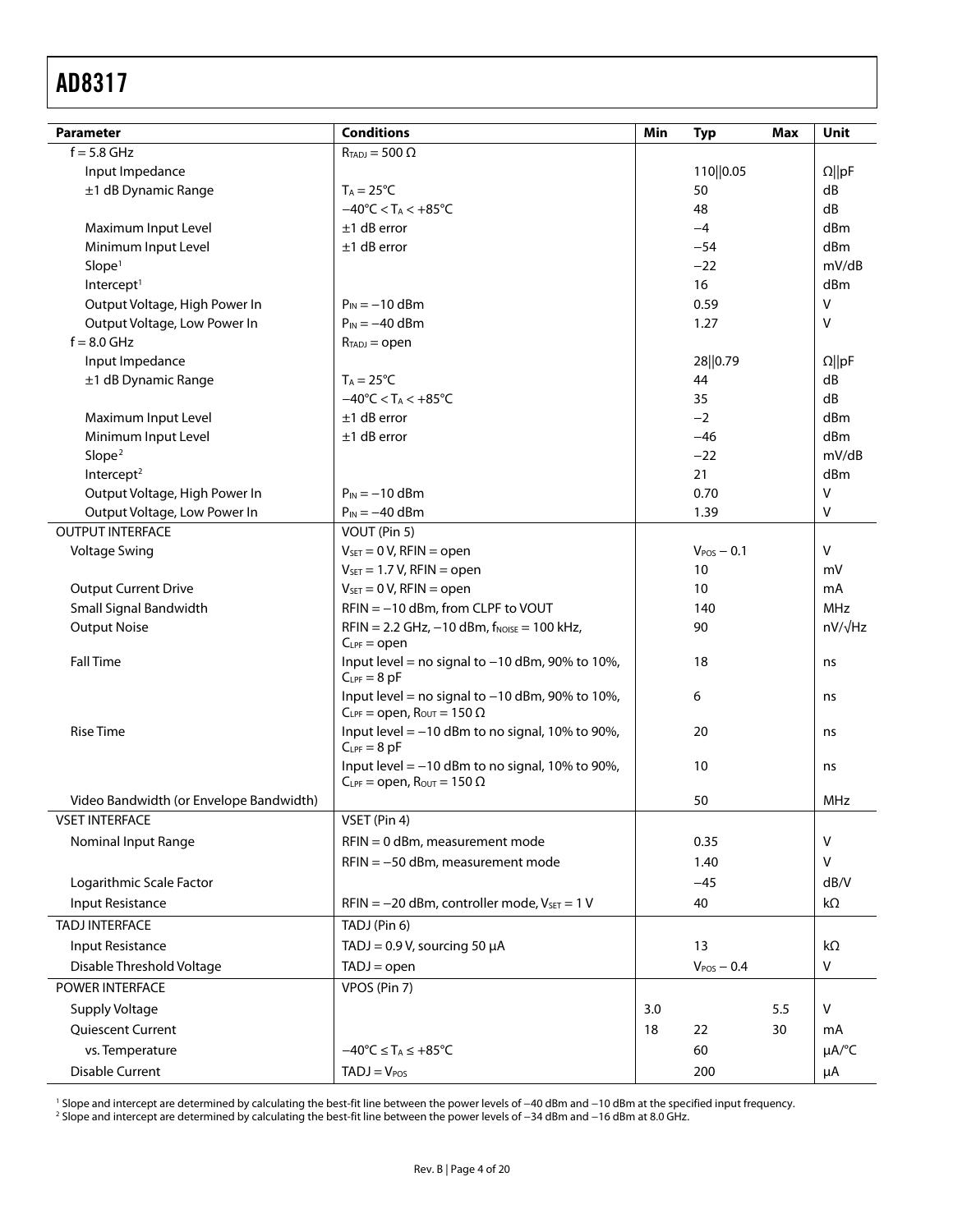### <span id="page-4-0"></span>ABSOLUTE MAXIMUM RATINGS

#### **Table 2.**

| Parameter                                    | Rating                               |
|----------------------------------------------|--------------------------------------|
| Supply Voltage, V <sub>POS</sub>             | 5.7V                                 |
| V <sub>SET</sub> Voltage                     | 0 V to V <sub>POS</sub>              |
| Input Power (Single-Ended, Re: 50 $\Omega$ ) | 12 dBm                               |
| Internal Power Dissipation                   | 0.73W                                |
| $\theta$ ja                                  | 55°C/W                               |
| <b>Maximum Junction Temperature</b>          | $125^{\circ}$ C                      |
| Operating Temperature Range                  | $-40^{\circ}$ C to $+85^{\circ}$ C   |
| Storage Temperature Range                    | $-65^{\circ}$ C to +150 $^{\circ}$ C |
| Lead Temperature (Soldering, 60 sec)         | $260^{\circ}$ C                      |

Stresses above those listed under Absolute Maximum Ratings may cause permanent damage to the device. This is a stress rating only; functional operation of the device at these or any other conditions above those indicated in the operational section of this specification is not implied. Exposure to absolute maximum rating conditions for extended periods may affect device reliability.

### **ESD CAUTION**



ESD (electrostatic discharge) sensitive device. Charged devices and circuit boards can discharge without detection. Although this product features patented or proprietary protection circuitry, damage may occur on devices subjected to high energy ESD. Therefore, proper ESD precautions should be taken to avoid performance degradation or loss of functionality.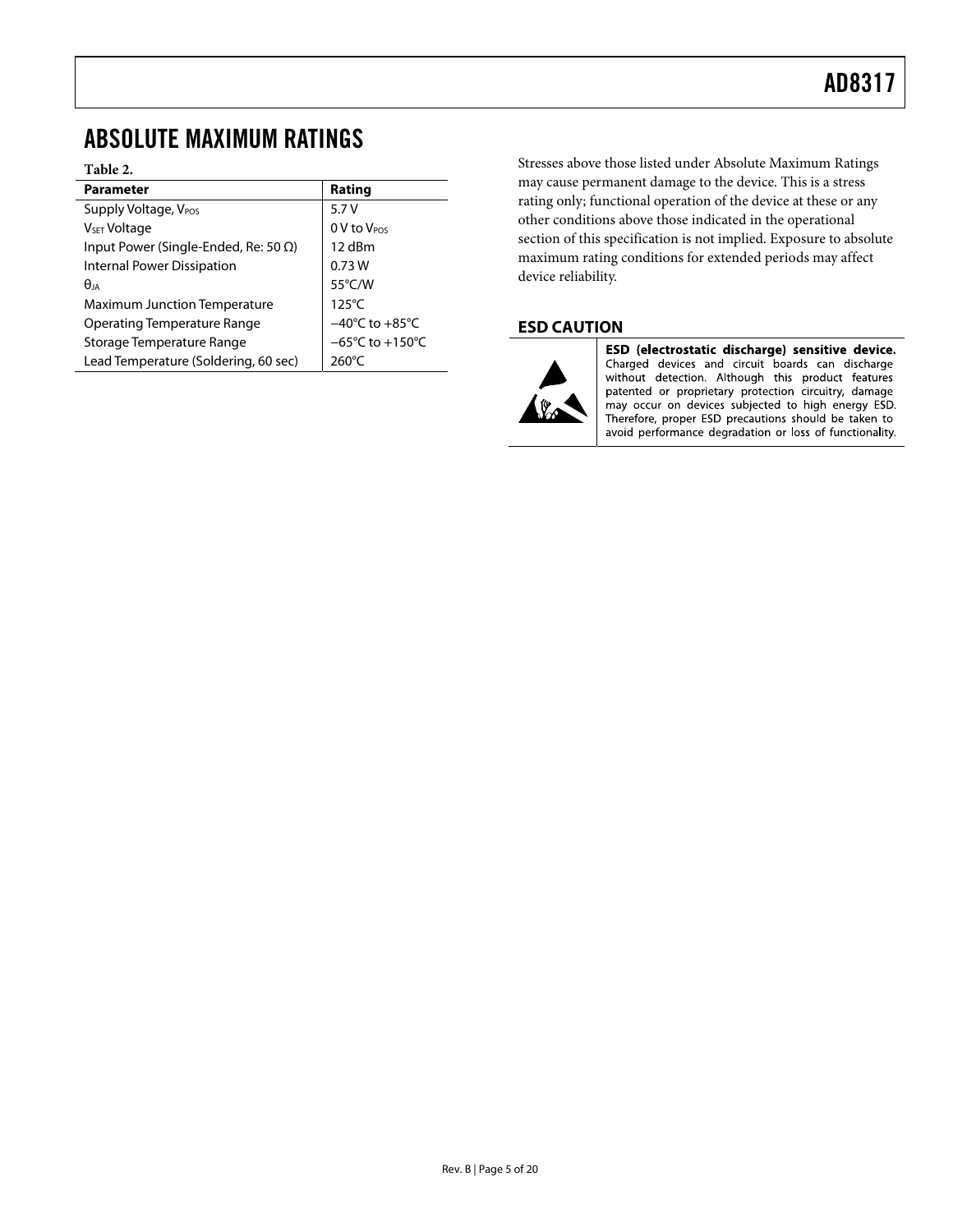## <span id="page-5-0"></span>PIN CONFIGURATION AND FUNCTION DESCRIPTIONS



### **Table 3. Pin Function Descriptions**

| Pin No.        | <b>Mnemonic</b> | <b>Description</b>                                                                                                                                                                                                                                                                          |
|----------------|-----------------|---------------------------------------------------------------------------------------------------------------------------------------------------------------------------------------------------------------------------------------------------------------------------------------------|
|                | <b>INHI</b>     | RF Input. Nominal input range of $-50$ dBm to 0 dBm, re: 50 $\Omega$ ; ac-coupled RF input.                                                                                                                                                                                                 |
| 2              | <b>COMM</b>     | Device Common. Connect to a low impedance ground plane.                                                                                                                                                                                                                                     |
| 3              | <b>CLPF</b>     | Loop Filter Capacitor. In measurement mode, this capacitor sets the pulse response time and video bandwidth.<br>In controller mode, the capacitance on this node sets the response time of the error amplifier/integrator.                                                                  |
| $\overline{4}$ | <b>VSET</b>     | Setpoint Control Input for Controller Mode or Feedback Input for Measurement Mode.                                                                                                                                                                                                          |
| 5              | <b>VOUT</b>     | Measurement and Controller Output. In measurement mode, VOUT provides a decreasing linear-in-dB<br>representation of the RF input signal amplitude. In controller mode, VOUT is used to control the gain of a VGA or<br>VVA with a positive gain sense (increasing voltage increases gain). |
| 6              | <b>TADJ</b>     | Temperature Compensation Adjustment. Frequency-dependent temperature compensation is set by connecting<br>a ground-referenced resistor to this pin.                                                                                                                                         |
| 7              | <b>VPOS</b>     | Positive Supply Voltage: 3.0 V to 5.5 V.                                                                                                                                                                                                                                                    |
| 8              | <b>INLO</b>     | RF Common for INHI. AC-coupled RF common.                                                                                                                                                                                                                                                   |
|                | Paddle          | Internally connected to COMM; solder to a low impedance ground plane.                                                                                                                                                                                                                       |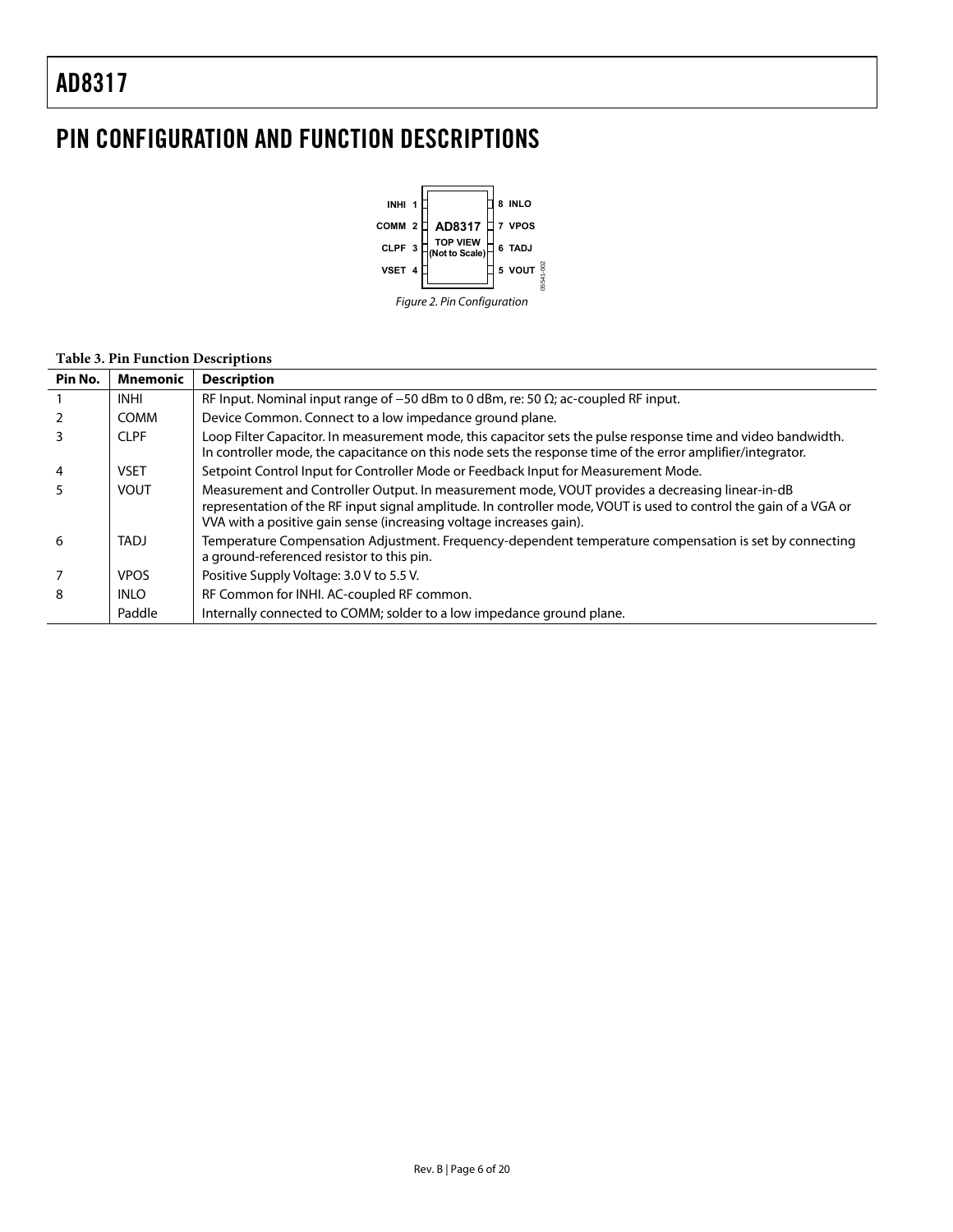### <span id="page-6-0"></span>TYPICAL PERFORMANCE CHARACTERISTICS

VPOS = 3 V; TA = +25°C, −40°C, +85°C; CLPF = 1000 pF, unless otherwise noted. Black: +25°C; Blue: −40°C; Red: +85°C. Error is calculated by using the best-fit line between  $P_{IN} = -40$  dBm and  $P_{IN} = -10$  dBm at the specified input frequency, unless otherwise noted



Figure 3. Vout and Log Conformance vs. Input Amplitude at 900 MHz,  $R_{TADJ} = 18 k\Omega$ 



Figure 4. Vout and Log Conformance vs. Input Amplitude at 1.9 GHz,  $R_{TADJ} = 8 k\Omega$ 



Figure 5. Vout and Log Conformance vs. Input Amplitude at 2.2 GHz,  $R_{\text{TADI}} = 8 kQ$ 



Figure 6. Vout and Log Conformance vs. Input Amplitude at 3.6 GHz,  $R_{TADJ} = 8 k\Omega$ 



Figure 7. Vout and Log Conformance vs. Input Amplitude at 5.8 GHz,  $R_{TADJ} = 500 \Omega$ 



Figure 8. Vout and Log Conformance vs. Input Amplitude at 8.0 GHz,  $R_{TADJ}$  = Open, Error Calculated from  $P_{IN} = -34$  dBm to  $P_{IN} = -16$  dBm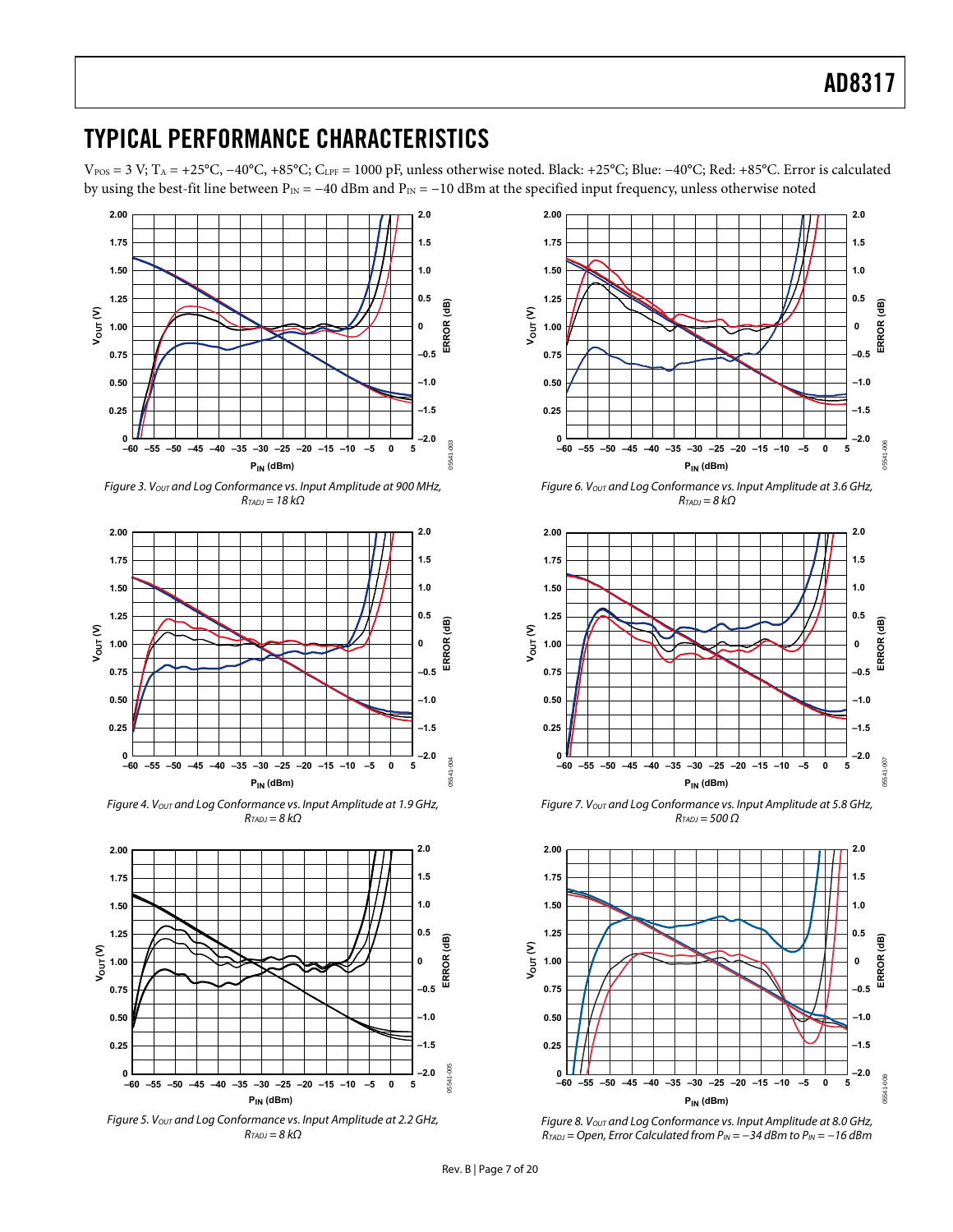

Figure 9. Vout and Log Conformance vs. Input Amplitude at 900 MHz, Multiple Devices,  $R_{TADJ} = 18 k\Omega$ 



Figure 10. Vout and Log Conformance vs. Input Amplitude at 1.9 GHz, Multiple Devices,  $R_{TADJ} = 8 kΩ$ 



Figure 11. Vout and Log Conformance vs. Input Amplitude at 2.2 GHz, Multiple Devices,  $R_{TADJ} = 8 k\Omega$ 



Figure 12. Vout and Log Conformance vs. Input Amplitude at 3.6 GHz, Multiple Devices,  $R_{TADJ} = 8 k\Omega$ 



Figure 13. Vout and Log Conformance vs. Input Amplitude at 5.8 GHz, Multiple Devices,  $R_{TADJ} = 500 \Omega$ 



Figure 14. Vout and Log Conformance vs. Input Amplitude at 8.0 GHz, Multiple Devices,  $R_{TADJ} = Open$ , Error Calculated from  $P_{IN} = -34$  dBm to  $P_{IN} = -16$  dBm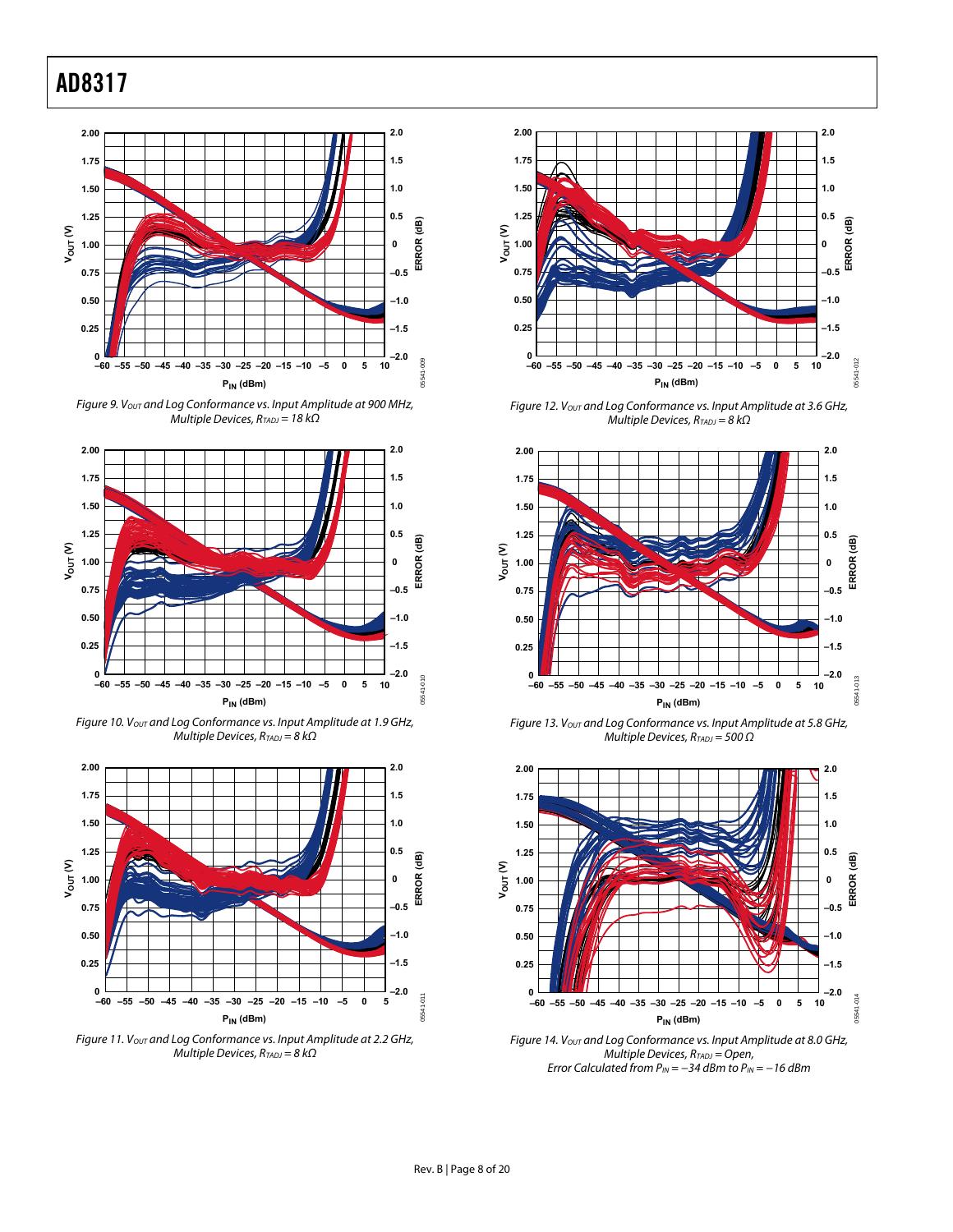

Figure 15. Input Impedance vs. Frequency; No Termination Resistor on INHI (Impedance De-Embedded to Input Pins),  $Z_0 = 50 \Omega$ 



Figure 16. Power-On/Power-Off Response Time;  $V_{POS} = 3.0 V;$ Input AC-Coupling Capacitors = 10 pF;  $C_{LPF}$  = Open



Figure 17. Vout Pulse Response Time; Pulsed RF Input 0.1 GHz, -10 dBm;  $C_{LPF} = Open; R<sub>LOAD</sub> = 150  $\Omega$$ 



Figure 18. Noise Spectral Density of Output;  $C_{LPF} =$  Open



Figure 19. Noise Spectral Density of Output Buffer (from CLPF to VOUT);  $C_{LPF} = 0.1 \mu F$ 



When  $V_{POS}$  Varies by 10%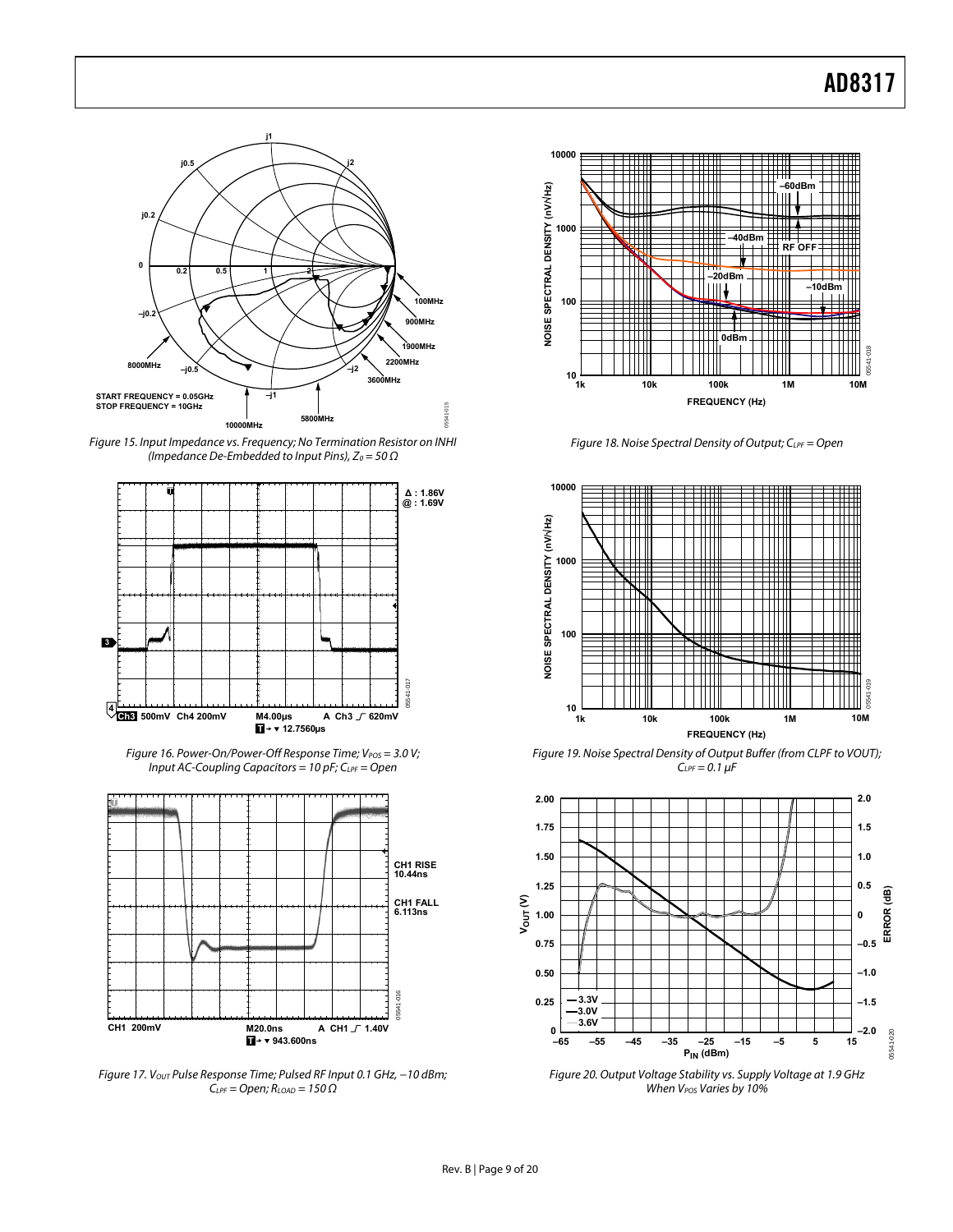### <span id="page-9-0"></span>THEORY OF OPERATION

The AD8317 is a 6-stage demodulating logarithmic amplifier, specifically designed for use in RF measurement and power control applications at frequencies up to 10 GHz. A block diagram is shown in [Figure 21](#page-9-1). Sharing much of its design with the [AD8318](http://www.analog.com/AD8318) logarithmic detector/controller, the AD8317 maintains tight intercept variability vs. temperature over a 50 dB range. Additional enhancements over the [AD8318,](http://www.analog.com/AD8318) such as a reduced RF burst response time of 6 ns to 10 ns, 22 mA supply current, and board space requirements of only 2 mm  $\times$  3 mm, add to the low cost and high performance benefits of the AD8317.



<span id="page-9-1"></span>A fully differential design, using a proprietary, high speed SiGe process, extends high frequency performance. Input INHI receives the signal with a low frequency impedance of nominally 500  $\Omega$ in parallel with 0.7 pF. The maximum input with  $\pm 1$  dB logconformance error is typically 0 dBm (re: 50  $\Omega$ ). The noise spectral density referred to the input is 1.15 nV/ $\sqrt{Hz}$ , which is equivalent to a voltage of 118 μV rms in a 10.5 GHz bandwidth or a noise power of –66 dBm (re: 50  $\Omega$ ). This noise spectral density sets the lower limit of the dynamic range. However, the low end accuracy of the AD8317 is enhanced by specially shaping the demodulating transfer characteristic to partially

compensate for errors due to internal noise. The common pin, COMM, provides a quality low impedance connection to the printed circuit board (PCB) ground. The package paddle, which is internally connected to the COMM pin, should also be grounded to the PCB to reduce thermal impedance from the die to the PCB.

The logarithmic function is approximated in a piecewise fashion by six cascaded gain stages. (For a more comprehensive explanation of the logarithm approximation, see the [AD8307](http://www.analog.com/AD8307) data sheet.) The cells have a nominal voltage gain of 9 dB each and a 3 dB bandwidth of 10.5 GHz. Using precision biasing, the gain is stabilized over temperature and supply variations. The overall dc gain is high, due to the cascaded nature of the gain stages. An offset compensation loop is included to correct for offsets within the cascaded cells. At the output of each of the gain stages, a square-law detector cell is used to rectify the signal.

The RF signal voltages are converted to a fluctuating differential current having an average value that increases with signal level. Along with the six gain stages and detector cells, an additional detector is included at the input of the AD8317, providing a 50 dB dynamic range in total. After the detector currents are summed and filtered, the following function is formed at the summing node:

$$
I_D \times log_{10}(V_{IN}/V_{INTERCEPT})
$$
 (1)

where:

*I*<sub>D</sub> is the internally set detector current.

*VIN* is the input signal voltage.

 $V_{INTERCEPT}$  is the intercept voltage (that is, when  $V_{IN} = V_{INTERCEPT}$ , the output voltage would be 0 V, if it were capable of going to 0 V).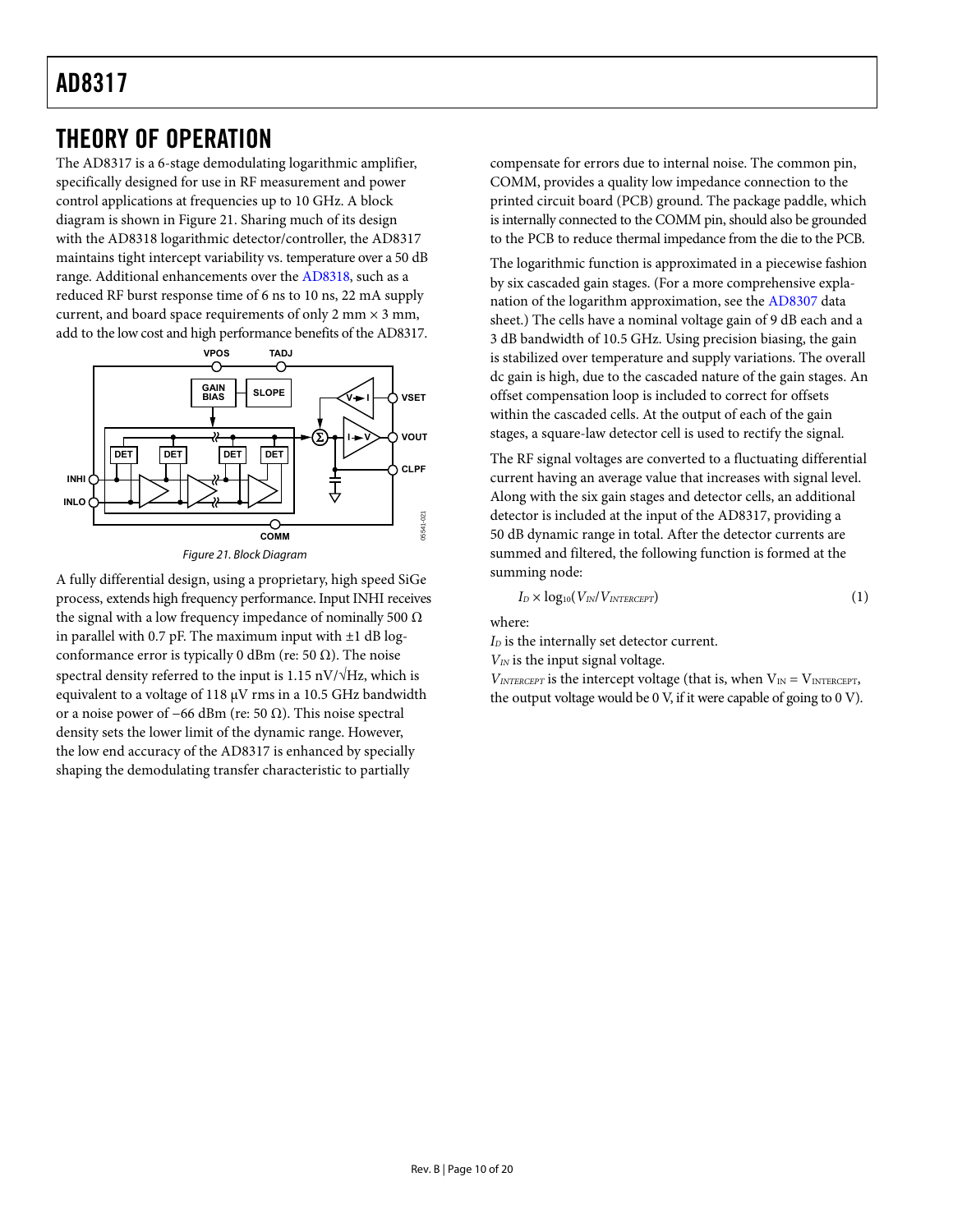### <span id="page-10-0"></span>USING THE AD8317 **BASIC CONNECTIONS**

The AD8317 is specified for operation up to 10 GHz; as a result, low impedance supply pins with adequate isolation between functions are essential. A power supply voltage of between 3.0 V and 5.5 V should be applied to VPOS. Power supply decoupling capacitors of 100 pF and 0.1 μF should be connected close to this power supply pin.



Figure 22. Basic Connections

<span id="page-10-1"></span>The paddle of the LFCSP package is internally connected to COMM. For optimum thermal and electrical performance, the paddle should be soldered to a low impedance ground plane.

### **INPUT SIGNAL COUPLING**

The RF input (INHI) is single-ended and must be ac-coupled. INLO (input common) should be ac-coupled to ground. Suggested coupling capacitors are 47 nF ceramic 0402-style capacitors for input frequencies of 1 MHz to 10 GHz. The coupling capacitors should be mounted close to the INHI and INLO pins. The coupling capacitor values can be increased to lower the high-pass cutoff frequency of the input stage. The high-pass corner is set by the input coupling capacitors and the internal 10 pF high-pass capacitor. The dc voltage on INHI and INLO is approximately one diode voltage drop below  $V_{\text{pos}}$ .



While the input can be reactively matched, in general, this is not necessary. An external 52.3  $Ω$  shunt resistor (connected on the signal side of the input coupling capacitors, as shown in

[Figure 22](#page-10-1)) combines with the relatively high input impedance to give an adequate broadband 50  $\Omega$  match.

The coupling time constant,  $50 \times C_C/2$ , forms a high-pass corner with a 3 dB attenuation at  $f_{HP} = 1/(2\pi \times 50 \times C_C)$ , where  $C1 = C2 = C<sub>c</sub>$ . Using the typical value of 47 nF, this high-pass corner is ~68 kHz. In high frequency applications,  $f_{HP}$  should be as large as possible to minimize the coupling of unwanted low frequency signals. In low frequency applications, a simple RC network forming a low-pass filter should be added at the input for similar reasons. This low-pass filter network should generally be placed at the generator side of the coupling capacitors, thereby lowering the required capacitance value for a given high-pass corner frequency.

### **OUTPUT INTERFACE**

The VOUT pin is driven by a PNP output stage. An internal 10 Ω resistor is placed in series with the output and the VOUT pin. The rise time of the output is limited mainly by the slew on CLPF. The fall time is an RC-limited slew given by the load capacitance and the pull-down resistance at VOUT. There is an internal pull-down resistor of 1.6 kΩ. A resistive load at VOUT is placed in parallel with the internal pull-down resistor to provide additional discharge current.



Figure 24. Output Interface

To reduce the fall time, VOUT should be loaded with a resistive load of <1.6 kΩ. For example, with an external load of 150  $Ω$ , the AD8317 fall time is <7 ns.

### **SETPOINT INTERFACE**

The VsET input drives the high impedance (40 kΩ) input of an internal op amp. The VSET voltage appears across the internal 1.5 kΩ resistor to generate I<sub>SET</sub>. When a portion of V<sub>OUT</sub> is applied to VSET, the feedback loop forces

$$
-I_D \times \log_{10}(V_{IN}/V_{INTERCEPT}) = I_{SET}
$$
 (2)

If  $V_{\text{SET}} = V_{\text{OUT}}/2x$ , then  $I_{\text{SET}} = V_{\text{OUT}}/(2x \times 1.5 \text{ k}\Omega)$ .

The result is

$$
V_{OUT} = (-I_D \times 1.5 \text{ k}\Omega \times 2x) \times \log_{10}(V_{IN}/V_{INTERCEPT})
$$



Figure 25. VSET Interface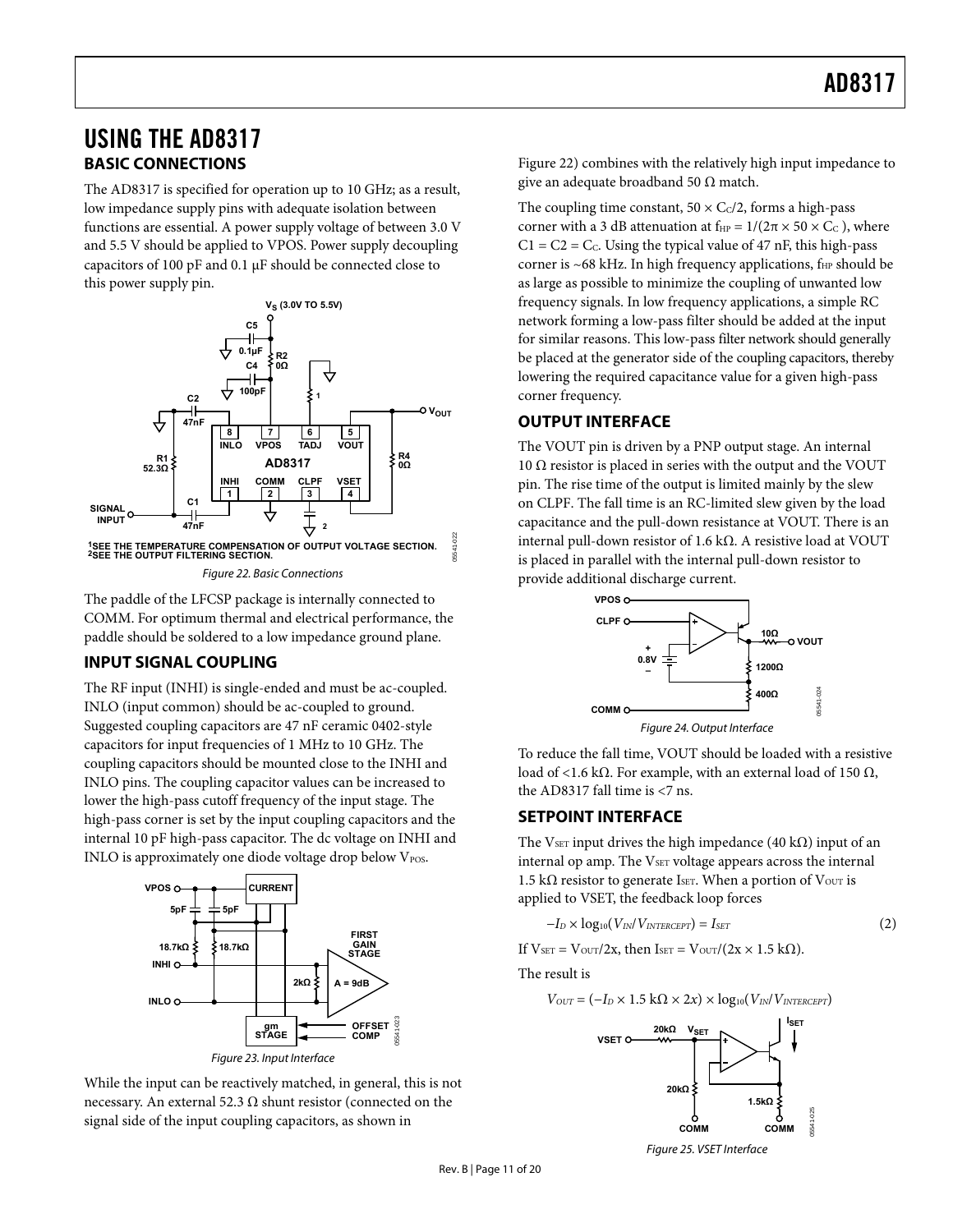<span id="page-11-0"></span>The slope is given by

 $-I_D \times 2x \times 1.5$  kΩ =  $-22$  mV/dB  $\times x$ 

For example, if a resistor divider to ground is used to generate a VSET voltage of V<sub>OUT</sub>/2,  $x = 2$ . The slope is set to -880 V/decade or −44 mV/dB.

### **TEMPERATURE COMPENSATION OF OUTPUT VOLTAGE**

The primary component of the variation in  $V<sub>OUT</sub>$  vs. temperature, as the input signal amplitude is held constant, is the drift of the intercept. This drift is also a weak function of the input signal frequency; therefore, provision is made for the optimization of internal temperature compensation at a given frequency by providing Pin TADJ.

<span id="page-11-2"></span>



RTADJ is connected between TADJ and ground. The value of this resistor partially determines the magnitude of an analog correction coefficient, which is used to reduce intercept drift.

The relationship between output temperature drift and frequency is not linear and cannot be easily modeled. As a result, experimentation is required to choose the correct TADJ resistor. [Table 4](#page-11-1) shows the recommended values for some commonly used frequencies.

#### **Table 4. Recommended RTADJ Values**

<span id="page-11-1"></span>

| <b>Frequency</b> | <b>Recommended RTADJ</b> |
|------------------|--------------------------|
| 50 MHz           | 18 k $\Omega$            |
| 100 MHz          | 18 k $\Omega$            |
| 900 MHz          | 18 k $\Omega$            |
| $1.8$ GHz        | 8 k $\Omega$             |
| $1.9$ GHz        | 8 k $\Omega$             |
| $2.2$ GHz        | 8 k $\Omega$             |
| 3.6 GHz          | 8 k $\Omega$             |
| 5.3 GHZ          | 500 $\Omega$             |
| 5.8 GHz          | 500 $\Omega$             |
| 8 GHz            | Open                     |

### **MEASUREMENT MODE**

When the V<sub>OUT</sub> voltage or a portion of the V<sub>OUT</sub> voltage is fed back to the VSET pin, the device operates in measurement mode. As seen in [Figure 27](#page-11-2), the AD8317 has an offset voltage, a negative slope, and a  $V<sub>OUT</sub>$  measurement intercept at the high end of its input signal range.



Figure 27. Typical Output Voltage vs. Input Signal

The output voltage vs. input signal voltage of the AD8317 is linear-in-dB over a multidecade range. The equation for this function is

$$
V_{OUT} = X \times V_{SLOPE/DEC} \times log_{10}(V_{IN}/V_{INTERCEPT})
$$
\n(3)

$$
= X \times V_{SLOPE/dB} \times 20 \times log_{10}(V_{IN}/V_{INTERCEPT})
$$
\n(4)

where:

*X* is the feedback factor in  $V_{\text{SET}} = V_{\text{OUT}}/X$ . *V<sub>SLOPE/DEC</sub>* is nominally −440 mV/decade, or −22 mV/dB. *VINTERCEPT* is the x-axis intercept of the linear-in-dB portion of the  $V_{\text{OUT}}$  vs.  $P_{\text{IN}}$  curve (see [Figure 27](#page-11-2)).

*VINTERCEPT* is 2 dBV for a sinusoidal input signal.

An offset voltage, VOFFSET, of 0.35 V is internally added to the detector signal, so that the minimum value for  $V_{\text{OUT}}$  is  $X \times V_{\text{OFFSET}}$ ; therefore, for  $X = 1$ , the minimum  $V_{\text{OUT}}$  is 0.35 V.

The slope is very stable vs. process and temperature variation. When base-10 logarithms are used, VSLOPE/DECADE represents the volts/decade. A decade corresponds to 20 dB;  $V_{SLOPE/DECADE}/20 =$ VSLOPE/dB represents the slope in volts/dB.

As noted in Equation 3 and Equation 4, the  $V<sub>OUT</sub>$  voltage has a negative slope. This is also the correct slope polarity to control the gain of many power amplifiers in a negative feedback configuration. Because both the slope and intercept vary slightly with frequency, it is recommended to refer to the [Specifications](#page-2-1) section for application-specific values for slope and intercept.

Although demodulating log amps respond to input signal voltage, not input signal power, it is customary to discuss the amplitude of high frequency signals in terms of power. In this case, the characteristic impedance of the system, Z<sub>0</sub>, must be known to convert voltages to their corresponding power levels. The following equations are used to perform this conversion:

 $P [dBm] = 10 \times log_{10}(V_{RMS}^2/(Z_0 \times 1 \text{ mW}))$  (5)

$$
P\left[\text{dBV}\right] = 20 \times \log_{10}(V_{RMS}/1 \text{ V}_{RMS}) \tag{6}
$$

 $P$  [dBm] =  $P$  [dBV] – 10 × log<sub>10</sub>( $Z_0$  × 1 mW/1 V<sub>RMS</sub><sup>2</sup>) ) (7)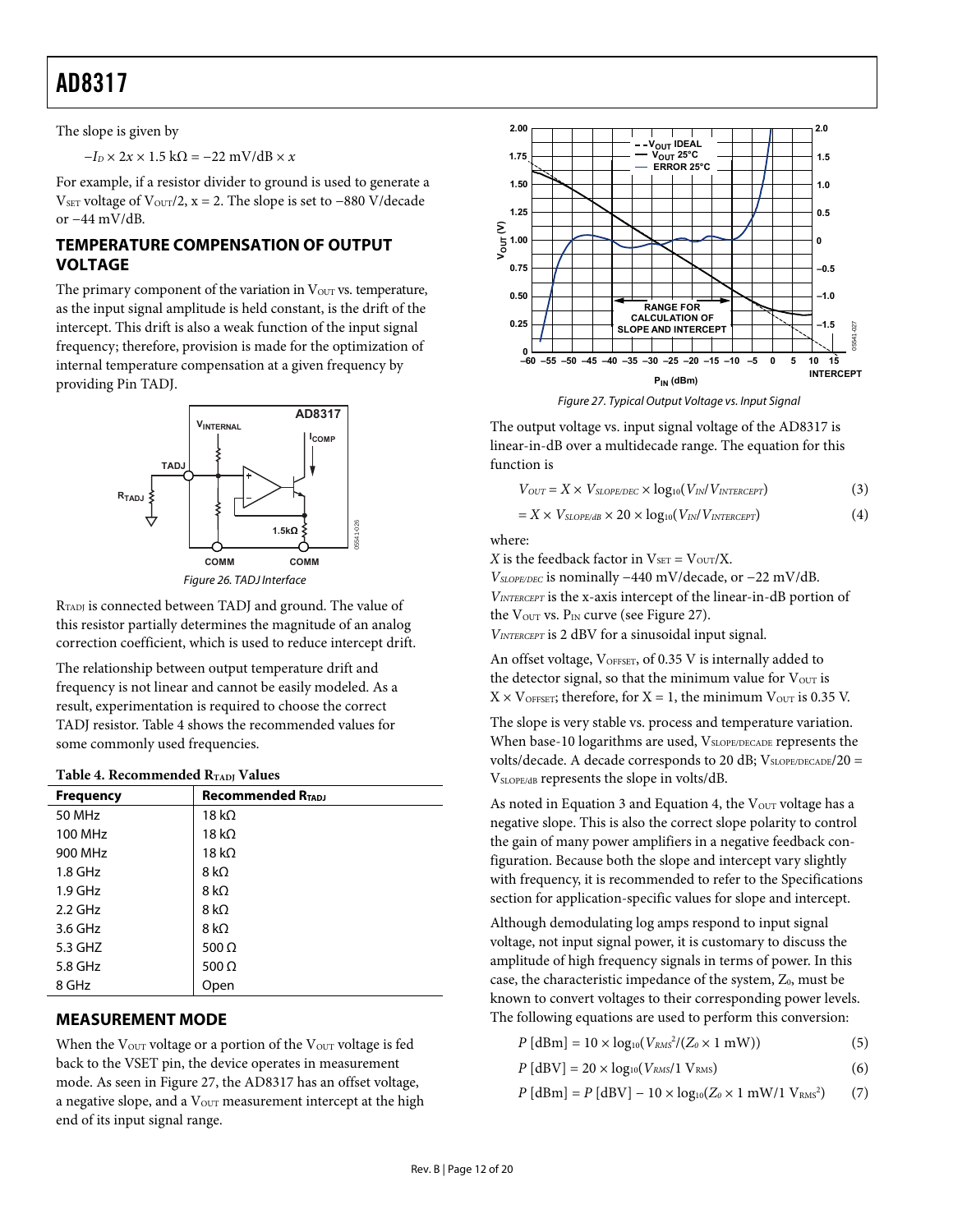<span id="page-12-0"></span>For example, PINTERCEPT for a sinusoidal input signal expressed in terms of dBm (decibels referred to 1 mW), in a 50  $\Omega$  system is

$$
P_{INTERCEPT} \text{[dBm]} =
$$
\n
$$
P_{INTERCEPT} \text{[dBV]} - 10 \times \log_{10}(Z_0 \times 1 \text{ mW/1 V}_{RMS}^2) =
$$
\n
$$
2 \text{ dBV} - 10 \times \log_{10}(50 \times 10^{-3}) = 15 \text{ dBm}
$$
\n(8)

For a square wave input signal in a 200  $\Omega$  system,

$$
P_{\text{INTERCEPT}} =
$$
\n
$$
-1 \text{ dBV} - 10 \times \log_{10}[(200 \ \Omega \times 1 \text{ mW/1 V}_{\text{RMS}}^2)] = 6 \text{ dBm}
$$

Further information on the intercept variation dependence upon waveform can be found in the [AD8313](http://www.analog.com/AD8313) and [AD8307](http://www.analog.com/AD8307) data sheets.

#### **SETTING THE OUTPUT SLOPE IN MEASUREMENT MODE**

To operate in measurement mode, VOUT must be connected to VSET. Connecting VOUT directly to VSET yields the nominal logarithmic slope of approximately −22 mV/dB. The output swing corresponding to the specified input range is then approximately 0.35 V to 1.7 V. The slope and output swing can be increased by placing a resistor divider between VOUT and VSET (that is, one resistor from VOUT to VSET and one resistor from VSET to ground). The input impedance of VSET is approximately 40 kΩ. Slope-setting resistors should be kept below 20 k $\Omega$  to prevent this input impedance from affecting the resulting slope. If two equal resistors are used (for example, 10 kΩ/10 kΩ), the slope doubles to approximately  $-44$  mV/dB.



#### <span id="page-12-1"></span>**CONTROLLER MODE**

The AD8317 provides a controller mode feature at the VOUT pin. By using  $V_{\text{SET}}$  for the setpoint voltage, it is possible for the AD8317 to control subsystems, such as power amplifiers (PAs), variable gain amplifiers (VGAs), or variable voltage attenuators (VVAs), that have output power that increases monotonically with respect to their gain control signal.

To operate in controller mode, the link between VSET and VOUT is broken. A setpoint voltage is applied to the VSET input, VOUT is connected to the gain control terminal of the VGA, and the RF input of the detector is connected to the output of the VGA (usually using a directional coupler and some additional attenuation). Based on the defined relationship between  $V<sub>OUT</sub>$  and the RF input signal when the device is in measurement mode, the AD8317 adjusts the voltage on VOUT (VOUT is now an error amplifier output) until the level at the RF input corresponds to the applied V<sub>SET</sub>. When the AD8317 operates in controller mode, there is no defined relationship between the  $V<sub>SET</sub>$  and the  $V<sub>OUT</sub>$  voltage;  $V<sub>OUT</sub>$  settles to a value that results in the correct input signal level appearing at INHI/INLO.

For this output power control loop to be stable, a groundreferenced capacitor must be connected to the CLPF pin. This capacitor, C<sub>FLT</sub>, integrates the error signal (in the form of a current) to set the loop bandwidth and ensure loop stability. Further details on control loop dynamics can be found in the [AD8315](http://www.analog.com/AD8315) data sheet.



Decreasing V<sub>SET</sub>, which corresponds to demanding a higher signal from the VGA, increases  $V<sub>OUT</sub>$ . The gain control voltage of the VGA must have a positive sense. A positive control voltage to the VGA increases the gain of the device.

The basic connections for operating the AD8317 in an automatic gain control (AGC) loop with the [ADL5330](http://www.analog.com/ADL5330) are shown in [Figure 30](#page-13-0). The [ADL5330](http://www.analog.com/ADL5330) is a 10 MHz to 3 GHz VGA. It offers a large gain control range of 60 dB with  $\pm$ 0.5 dB gain stability. This configuration is similar to [Figure 29](#page-12-1).

The gain of the [ADL5330](http://www.analog.com/ADL5330) is controlled by the output pin of the AD8317. This voltage,  $V_{\text{OUT}}$ , has a range of 0 V to near  $V_{\text{POS}}$ . To avoid overdrive recovery issues, the AD8317 output voltage can be scaled down using a resistive divider to interface with the 0 V to 1.4 V gain control range of the [ADL5330.](http://www.analog.com/ADL5330)

A coupler/attenuation of 21 dB is used to match the desired maximum output power from the VGA to the top end of the linear operating range of the AD8317 (approximately −5 dBm at 900 MHz).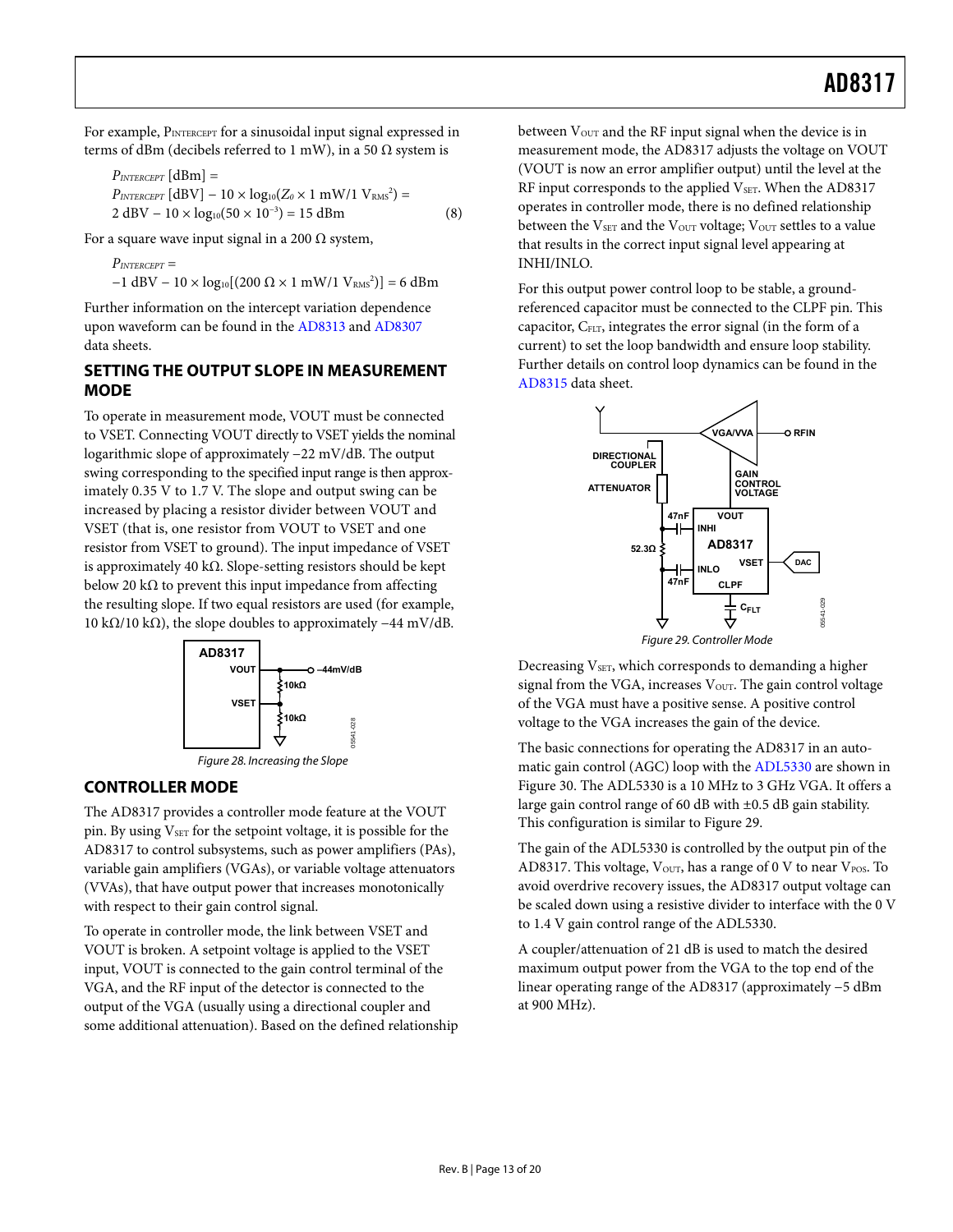

Figure 30. AD8317 Operating in Controller Mode to Provide Automatic Gain Control Functionality in Combination with the ADL5330

<span id="page-13-0"></span>[Figure 31](#page-13-1) shows the transfer function of the output power vs. the setpoint voltage over temperature for a 900 MHz sine wave with an input power of −1.5 dBm. Note that the power control of the AD8317 has a negative sense. Decreasing VSET, which corresponds to demanding a higher signal from the [ADL5330](http://www.analog.com/ADL5330), increases gain.

The AGC loop is capable of controlling signals just under the full 60 dB gain control range of the ADL5330. The performance over temperature is most accurate over the highest power range, where it is generally most critical. Across the top 40 dB range of output power, the linear conformance error is well within ±0.5 dB over temperature.



<span id="page-13-2"></span><span id="page-13-1"></span>Figure 31. ADL5330 Output Power vs. AD8317 Setpoint Voltage, P<sub>IN</sub> = −1.5 dBm

For the AGC loop to remain in equilibrium, the AD8317 must track the envelope of the ADL5330 output signal and provide the necessary voltage levels to the ADL5330 gain control input. [Figure 32](#page-13-2) shows an oscilloscope screenshot of the AGC loop depicted in [Figure 30](#page-13-0). A 100 MHz sine wave with 50% AM modulation is applied to the ADL5330. The output signal from the VGA is a constant envelope sine wave with amplitude corresponding to a setpoint voltage at the AD8317 of 1.5 V. Also shown is the gain control response of the AD8317 to the changing input envelope.



Figure 32. Oscilloscope Screenshot Showing an AM Modulated Input Signal and the Response from the AD8317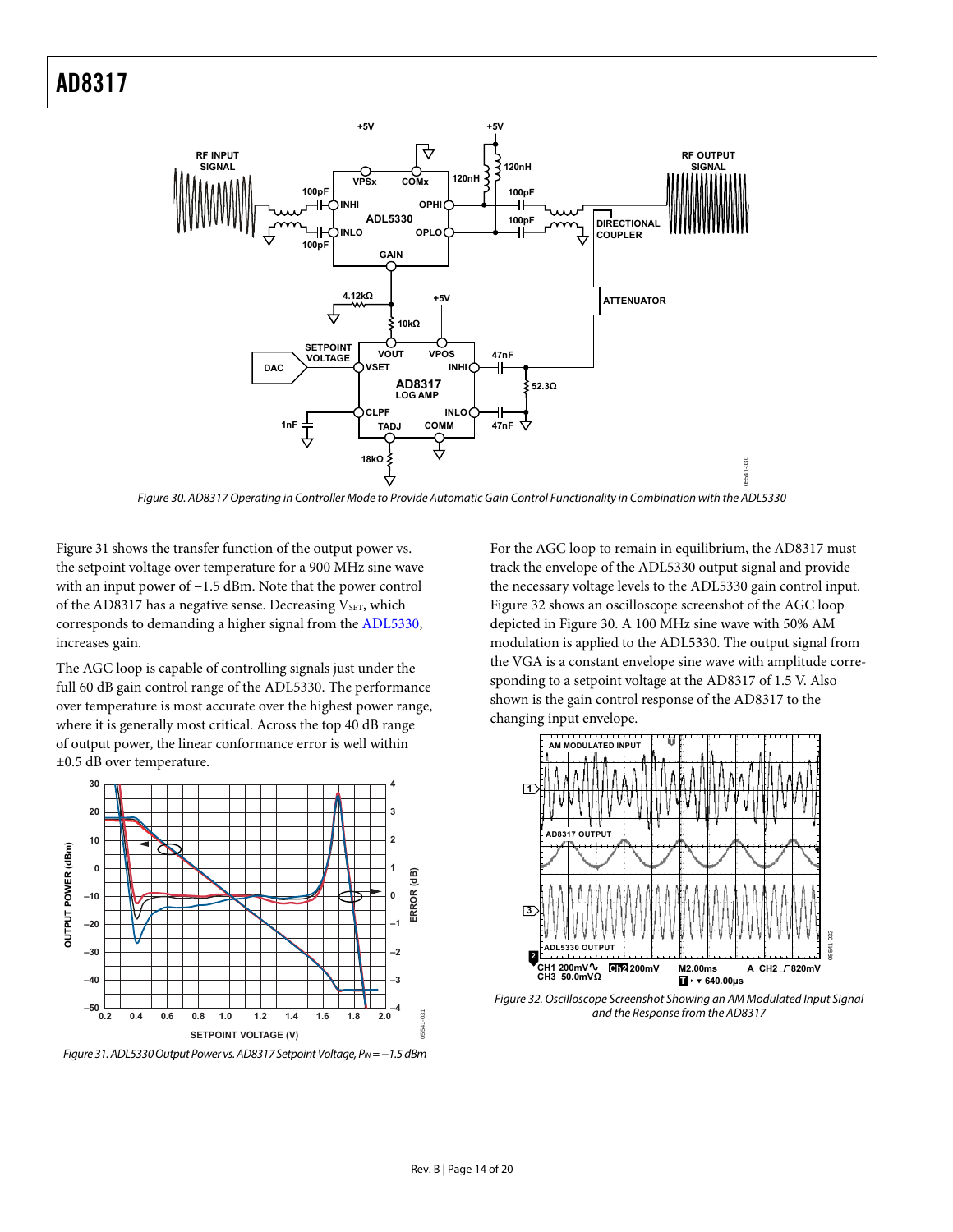<span id="page-14-0"></span>[Figure 33](#page-14-1) shows the response of the AGC RF output to a pulse on VSET. As  $V<sub>SET</sub>$  decreases from 1.7 V to 0.4 V, the AGC loop responds with an RF burst. In this configuration, the input signal to the [ADL5330](http://www.analog.com/adl5330) is a 1 GHz sine wave at a power level of −15 dBm.

<span id="page-14-2"></span>

Figure 33. Oscilloscope Screenshot Showing the Response Time of the AGC Loop

<span id="page-14-1"></span>Response time and the amount of signal integration are controlled by C<sub>FLT</sub>. This functionality is analogous to the feedback capacitor around an integrating amplifier. Although it is possible to use large capacitors for C<sub>FLT</sub>, in most applications, values under 1 nF provide sufficient filtering.

Calibration in controller mode is similar to the method used in measurement mode. A simple 2-point calibration can be done by applying two known V<sub>SET</sub> voltages or DAC codes and measuring the output power from the VGA. Slope and intercept can then be calculated by:

 $Slope = (V_{SET1} - V_{SET2})/(P_{OUT1} - P_{OUT2})$  (9)

$$
Intercept = P_{OUT1} - V_{SET1}/Slope
$$
 (10)

$$
V_{SETx} = Slope \times (P_{OUTX} - Intercept)
$$
 (11)

More information on the use of the [ADL5330](http://www.analog.com/adl5330) in AGC applications can be found in the [ADL5330](http://www.analog.com/adl5330) data sheet.

### <span id="page-14-4"></span>**OUTPUT FILTERING**

For applications in which maximum video bandwidth and, consequently, fast rise time are desired, it is essential that the CLPF pin be left unconnected and free of any stray capacitance.

<span id="page-14-3"></span>The nominal output video bandwidth of 50 MHz can be reduced by connecting a ground-referenced capacitor (CFLT) to the CLPF pin, as shown in [Figure 34](#page-14-2). This is generally done to reduce output ripple (at twice the input frequency for a symmetric input waveform such as sinusoidal signals).



Figure 34. Lowering the Postdemodulation Bandwidth

C<sub>FLT</sub> is selected by

$$
C_{ELT} = \frac{1}{(2\pi \times 1.5 \text{ k}\Omega \times \text{Video Bandwidth})} - 3.5 \text{ pF}
$$
 (12)

The video bandwidth should typically be set to a frequency equal to about one-tenth the minimum input frequency. This ensures that the output ripple of the demodulated log output, which is at twice the input frequency, is well filtered.

In many log amp applications, it may be necessary to lower the corner frequency of the postdemodulation filter to achieve low output ripple while maintaining a rapid response time to changes in signal level. An example of a 4-pole active filter is shown in the [AD8307](http://www.analog.com/AD8307) data sheet.

### **OPERATION BEYOND 8 GHz**

The AD8317 is specified for operation up to 8 GHz, but it provides useful measurement accuracy over a reduced dynamic range of up to 10 GHz. [Figure 35](#page-14-3) shows the performance of the AD8317 over temperature at 10 GHz when the device is configured as shown in [Figure 22](#page-10-1). Dynamic range is reduced at this frequency, but the AD8317 does provide 30 dB of measurement range within ±3 dB of linearity error.



Figure 35.  $V<sub>OUT</sub>$  and Log Conformance vs. Input Amplitude at 10.0 GHz, Multiple Devices,  $R_{TADJ} = Open$ ,  $C_{LPF} = 1000$  pF

Implementing an impedance match for frequencies beyond 8 GHz can improve the sensitivity of the AD8317 and measurement range.

Operation beyond 10 GHz is possible, but part-to-part variation, most notably in the intercept, becomes significant.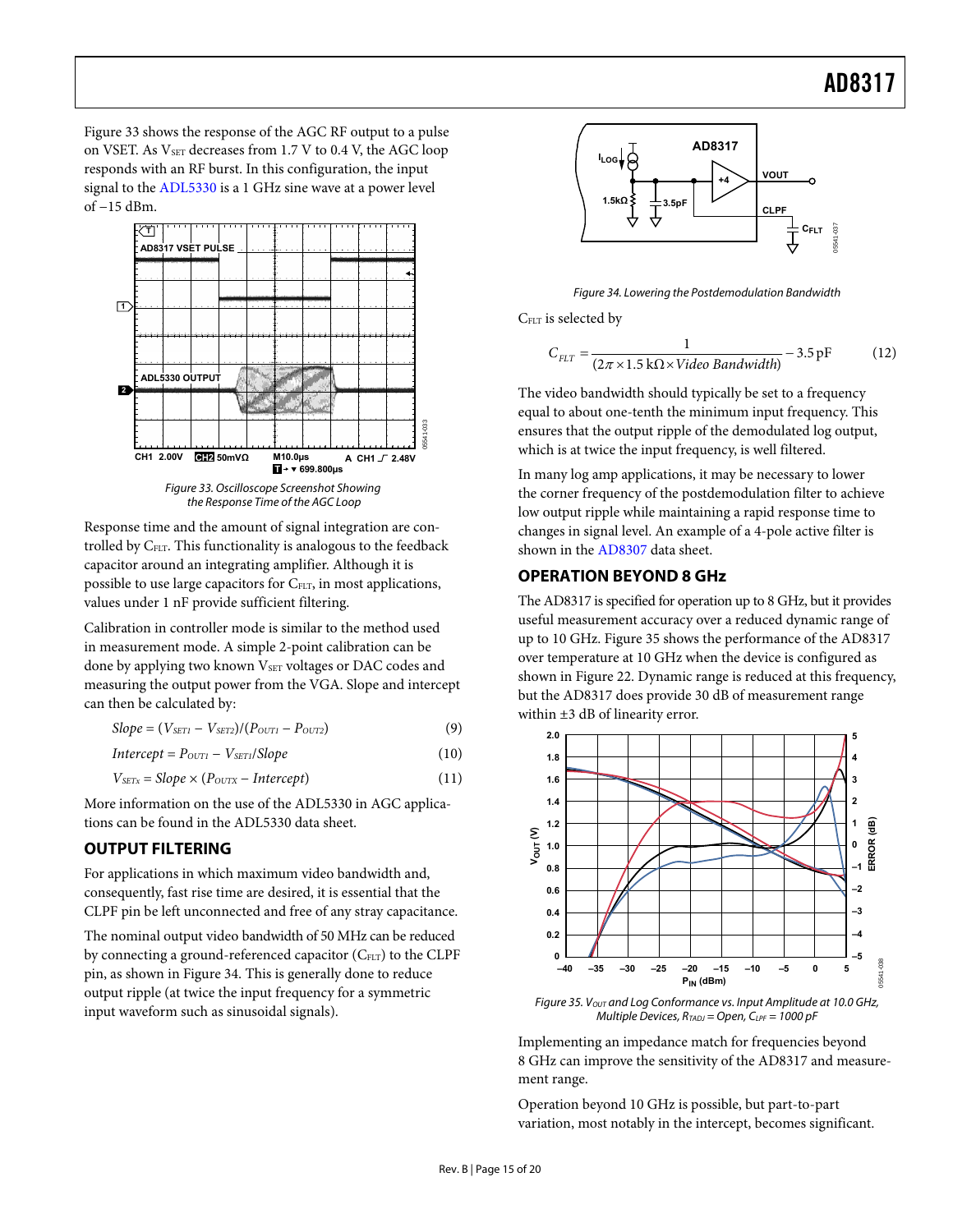## <span id="page-15-0"></span>EVALUATION BOARD

#### **Table 5. Evaluation Board (Rev. A) Configuration Options**

| Component                                        | <b>Function</b>                                                                                                                                                                                                                                                                                                                                                                                                                                                                                                                                                                                                                                                                                                                                                                                                                     | <b>Default Conditions</b>                                                                                                                         |
|--------------------------------------------------|-------------------------------------------------------------------------------------------------------------------------------------------------------------------------------------------------------------------------------------------------------------------------------------------------------------------------------------------------------------------------------------------------------------------------------------------------------------------------------------------------------------------------------------------------------------------------------------------------------------------------------------------------------------------------------------------------------------------------------------------------------------------------------------------------------------------------------------|---------------------------------------------------------------------------------------------------------------------------------------------------|
| VPOS, GND                                        | Supply and Ground Connections.                                                                                                                                                                                                                                                                                                                                                                                                                                                                                                                                                                                                                                                                                                                                                                                                      | Not applicable                                                                                                                                    |
| R <sub>1</sub> , C <sub>1</sub> , C <sub>2</sub> | Input Interface.<br>The 52.3 $\Omega$ resistor in Position R1 combines with the internal input impedance<br>of the AD8317 to give a broadband input impedance of about 50 $\Omega$ . C1 and C2<br>are dc-blocking capacitors. A reactive impedance match can be implemented<br>by replacing R1 with an inductor and C1 and C2 with appropriately valued<br>capacitors.                                                                                                                                                                                                                                                                                                                                                                                                                                                              | $R1 = 52.3 \Omega$ (Size 0402)<br>$C1 = 47$ nF (Size 0402)<br>$C2 = 47$ nF (Size 0402)                                                            |
| R5, R7                                           | Temperature Compensation Interface.<br>The internal temperature compensation network is optimized for input signals<br>up to 3.6 GHz when R7 is 10 k $\Omega$ . This circuit can be adjusted to optimize<br>performance for other input frequencies by changing the value of the resistor<br>in Position R7. See Table 4 for specific R <sub>TADJ</sub> resistor values.                                                                                                                                                                                                                                                                                                                                                                                                                                                            | $R5 = 200 \Omega$ (Size 0402)<br>$R7 =$ open (Size 0402)                                                                                          |
| R2, R3, R4, R6, RL, CL                           | Output Interface-Measurement Mode.<br>In measurement mode, a portion of the output voltage is fed back to the VSET<br>pin via R2. The magnitude of the slope of the VOUT output voltage response<br>can be increased by reducing the portion of V <sub>OUT</sub> that is fed back to VSET. R6<br>can be used as a back-terminating resistor or as part of a single-pole, low-pass<br>filter.                                                                                                                                                                                                                                                                                                                                                                                                                                        | $R2 = 0 \Omega$ (Size 0402)<br>$R3 =$ open (Size 0402)<br>$R4 =$ open (Size 0402)<br>$R6 = 1 k\Omega$ (Size 0402)<br>$RL = CL = open (Size 0402)$ |
| R <sub>2</sub> , R <sub>3</sub>                  | Output Interface-Controller Mode.<br>In this mode, R2 must be open. In controller mode, the AD8317 can control the<br>gain of an external component. A setpoint voltage is applied to Pin VSET, the<br>value of which corresponds to the desired RF input signal level applied to the<br>AD8317 RF input. A sample of the RF output signal from this variable gain<br>component is selected, typically via a directional coupler, and applied to the<br>AD8317 RF input. The voltage at the VOUT pin is applied to the gain control of<br>the variable gain element. A control voltage is applied to the VSET pin. The<br>magnitude of the control voltage can optionally be attenuated via the voltage<br>divider comprising R2 and R3, or a capacitor can be installed in Position R3 to<br>form a low-pass filter along with R2. | $R2 =$ open (Size 0402)<br>$R3 =$ open (Size 0402)                                                                                                |
| C4, C5                                           | Power Supply Decoupling.<br>The nominal supply decoupling consists of a 100 pF filter capacitor placed<br>physically close to the AD8317 and a 0.1 µF capacitor placed nearer to the<br>power supply input pin.                                                                                                                                                                                                                                                                                                                                                                                                                                                                                                                                                                                                                     | $C4 = 0.1 \mu F$ (Size 0603)<br>$CS = 100$ pF (Size 0402)                                                                                         |
| C <sub>3</sub>                                   | Filter Capacitor.<br>The low-pass corner frequency of the circuit that drives the VOUT pin can be<br>lowered by placing a capacitor between CLPF and ground. Increasing this<br>capacitor increases the overall rise/fall time of the AD8317 for pulsed input<br>signals. See the Output Filtering section for more details.                                                                                                                                                                                                                                                                                                                                                                                                                                                                                                        | $C3 = 8.2$ pF (Size 0402)                                                                                                                         |

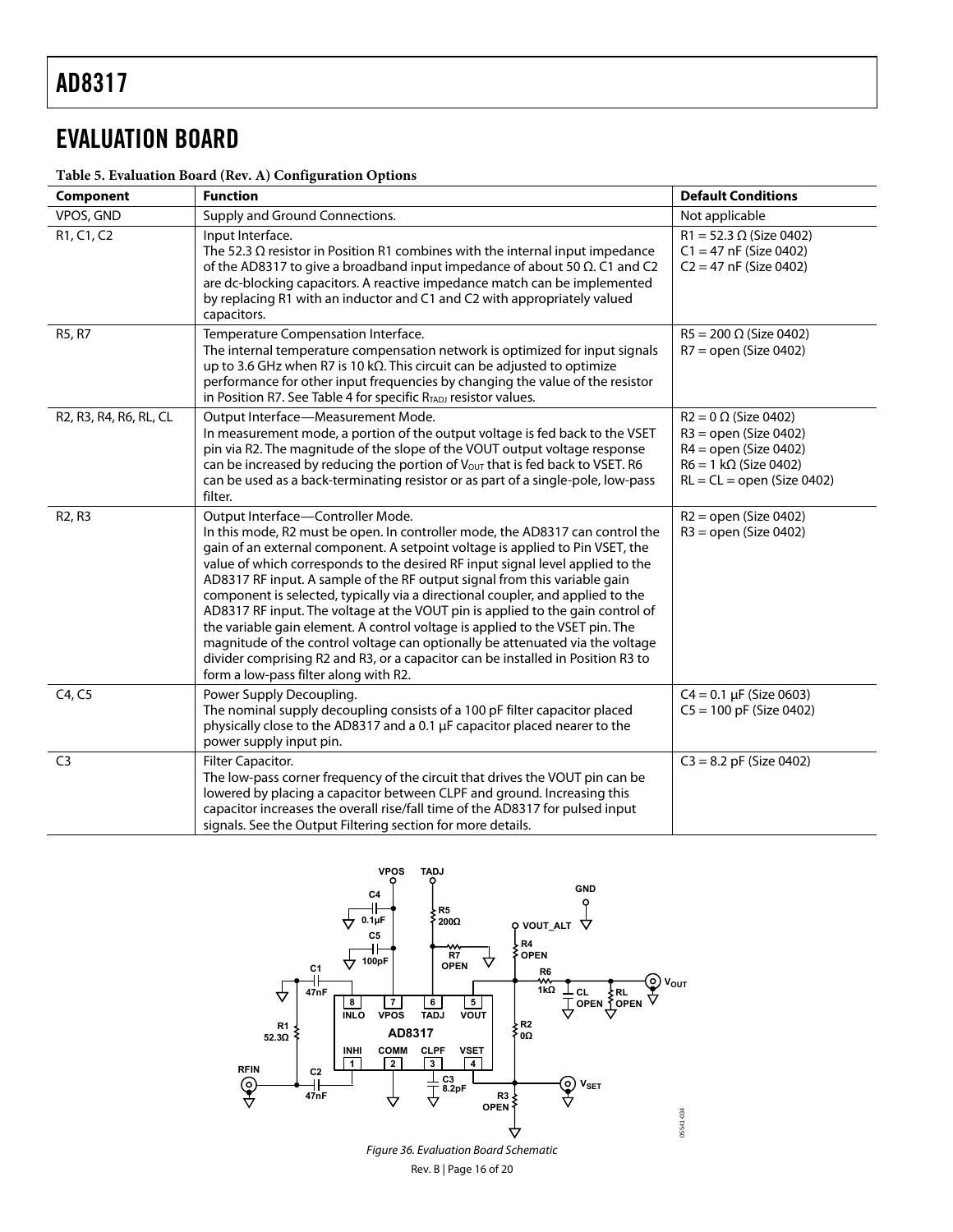



Figure 38. Component Side Silkscreen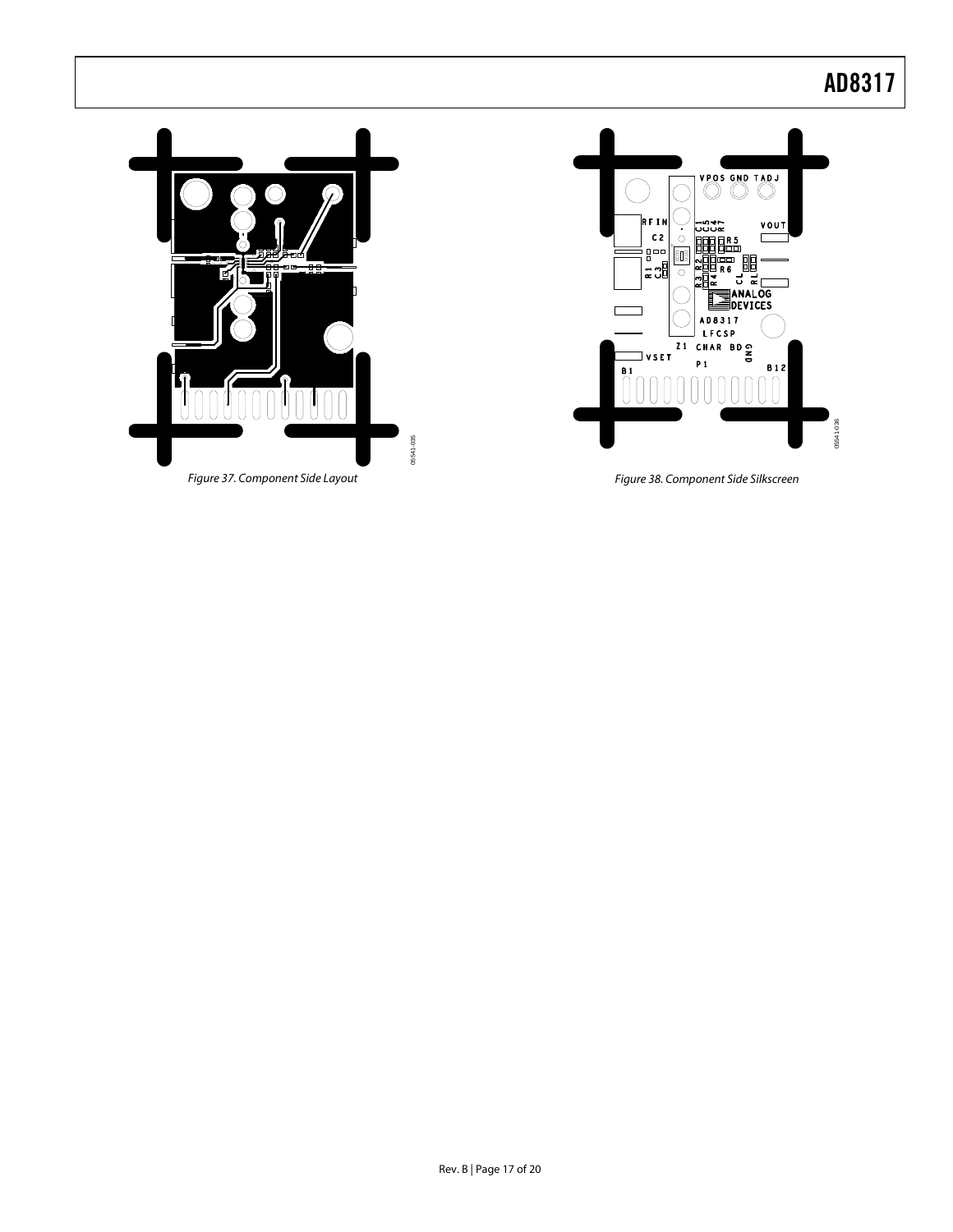### <span id="page-17-0"></span>DIE INFORMATION



Figure 39. Die Outline Dimensions

05541-039

| Pin No.          | <b>Mnemonic</b> | <b>Description</b>                                                                                                                                                                                                                                                                          |  |  |  |
|------------------|-----------------|---------------------------------------------------------------------------------------------------------------------------------------------------------------------------------------------------------------------------------------------------------------------------------------------|--|--|--|
|                  | <b>INHI</b>     | RF Input. Nominal input range of $-50$ dBm to 0 dBm, re: 50 $\Omega$ ; ac-coupled RF input.                                                                                                                                                                                                 |  |  |  |
| 2, 2             | <b>COMM</b>     | Device Common. Connect both pads to a low impedance ground plane.                                                                                                                                                                                                                           |  |  |  |
| 3.               | <b>CLPF</b>     | Loop Filter Capacitor. In measurement mode, this capacitor sets the pulse response time and video<br>bandwidth. In controller mode, the capacitance on this node sets the response time of the error<br>amplifier/integrator.                                                               |  |  |  |
| 4                | <b>VSET</b>     | Setpoint Control Input for Controller Mode or Feedback Input for Measurement Mode.                                                                                                                                                                                                          |  |  |  |
|                  | <b>VOUT</b>     | Measurement and Controller Output. In measurement mode, VOUT provides a decreasing linear-in dB<br>representation of the RF input signal amplitude. In controller mode, VOUT is used to control the gain of<br>a VGA or VVA with a positive gain sense (increasing voltage increases gain). |  |  |  |
| 6                | TADJ            | Temperature Compensation Adjustment. Frequency-dependent temperature compensation is set by<br>connecting a ground-referenced resistor to this pin.                                                                                                                                         |  |  |  |
|                  | <b>VPOS</b>     | Positive Supply Voltage: 3.0 V to 5.5 V.                                                                                                                                                                                                                                                    |  |  |  |
| 8                | <b>INLO</b>     | RF Common for INHI. AC-coupled RF common.                                                                                                                                                                                                                                                   |  |  |  |
| D <sub>B</sub> 1 | <b>COMM</b>     | Device Common. Connect to a low impedance ground plane.                                                                                                                                                                                                                                     |  |  |  |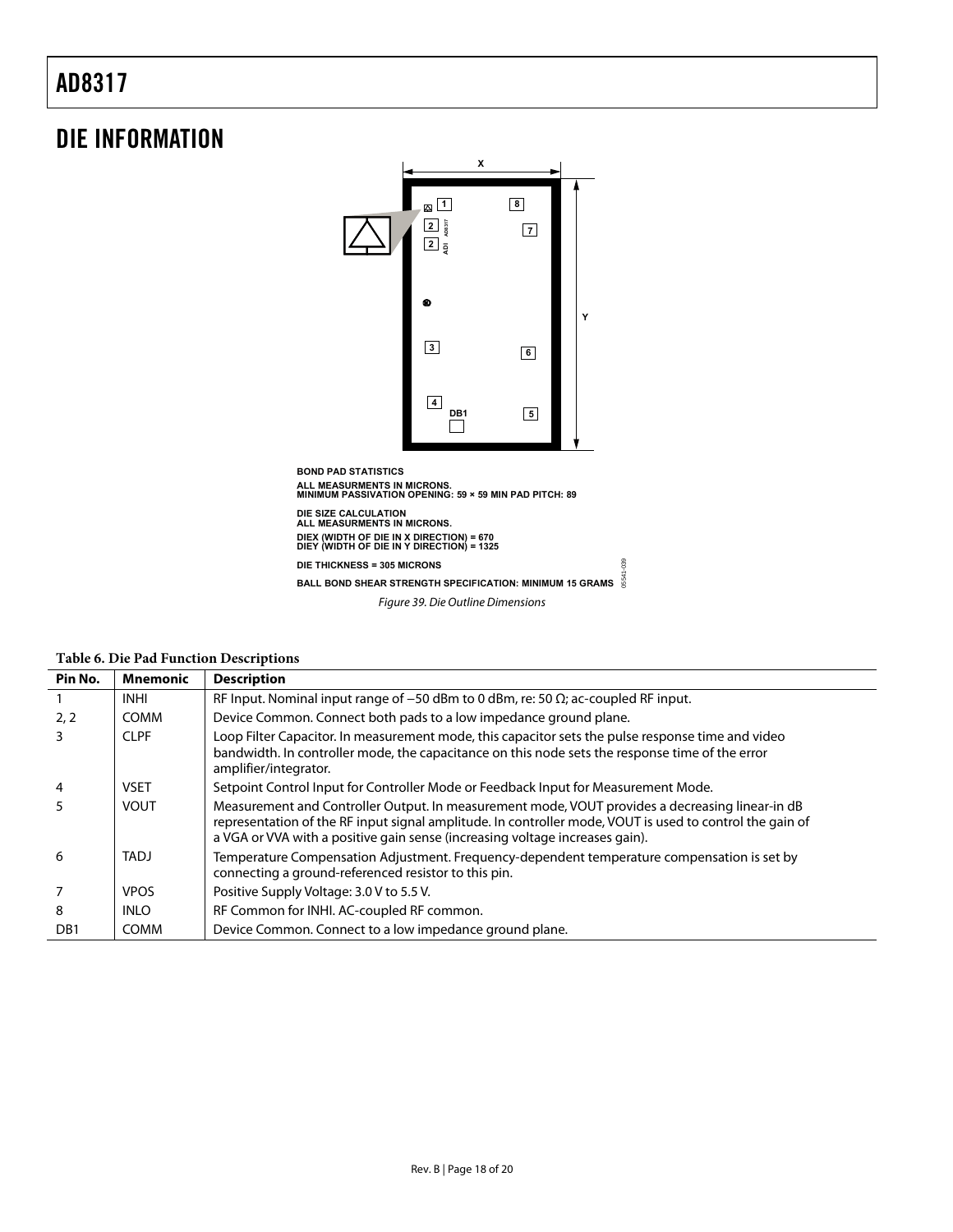### <span id="page-18-0"></span>OUTLINE DIMENSIONS



Dimensions shown in millimeters

#### **ORDERING GUIDE**

| Model                        | <b>Temperature Range</b>           | <b>Package Description</b>       | <b>Package Option</b> | <b>Branding</b> |
|------------------------------|------------------------------------|----------------------------------|-----------------------|-----------------|
| AD8317ACPZ-R71               | $-40^{\circ}$ C to $+85^{\circ}$ C | 8-Lead LFCSP_VD, 7"Tape and Reel | $CP-8-1$              | Q1              |
| AD8317ACPZ-R21               | $-40^{\circ}$ C to $+85^{\circ}$ C | 8-Lead LFCSP VD, 7"Tape and Reel | $CP-8-1$              | Q1              |
| AD8317ACPZ-WP <sup>1</sup>   | $-40^{\circ}$ C to $+85^{\circ}$ C | 8-Lead LFCSP VD, Waffle Pack     | $CP-8-1$              | Q1              |
| AD8317ACHIPS                 | $-40^{\circ}$ C to $+85^{\circ}$ C | Die                              |                       |                 |
| $AD8317$ -EVALZ <sup>1</sup> |                                    | <b>Evaluation Board</b>          |                       |                 |

 $1 Z =$  RoHS Compliant Part.